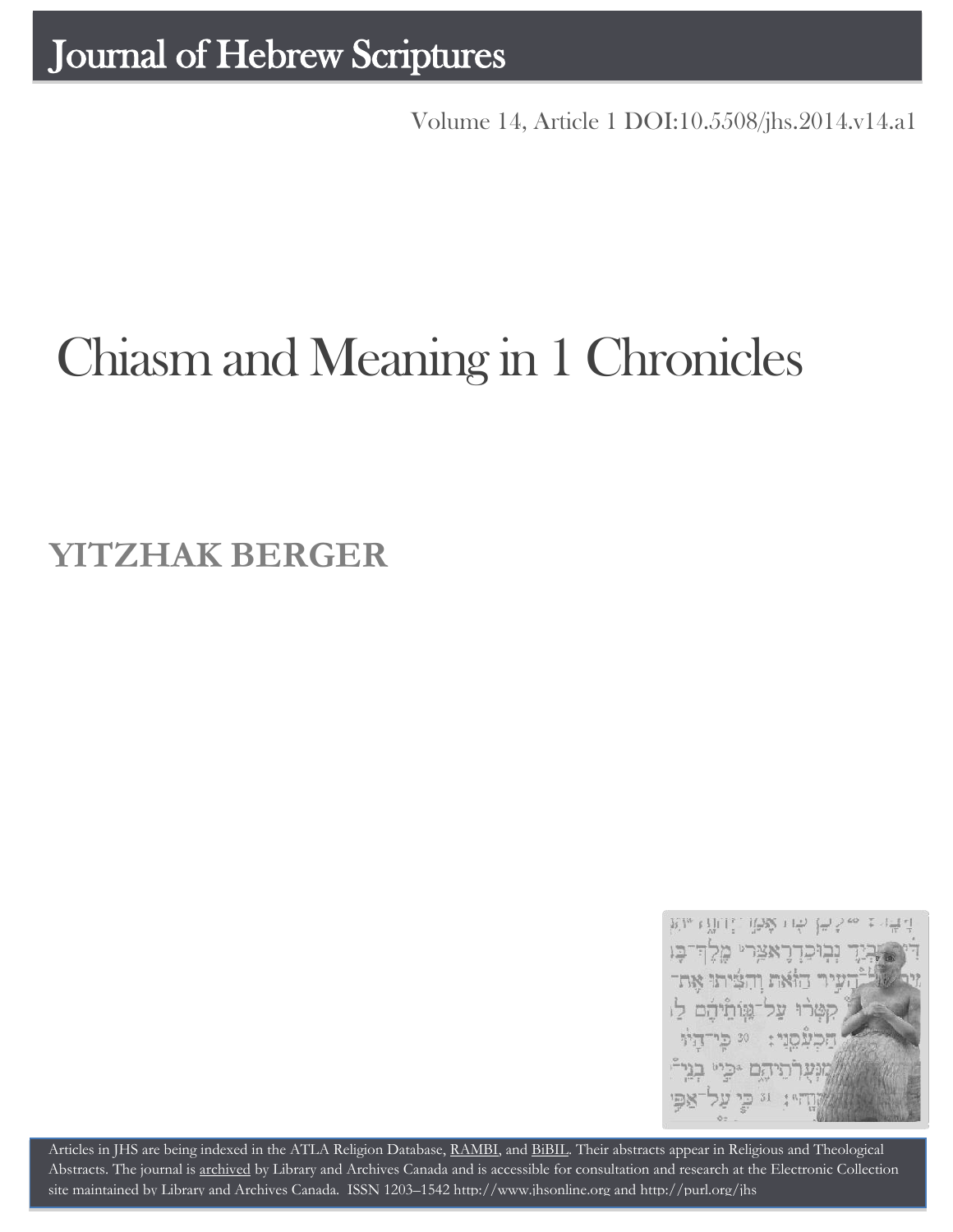# **CHIASM AND MEANING IN 1 CHRONICLES**

# YITZHAK BERGER HUNTER COLLEGE

In recent decades, it has become increasingly clear that late biblical writers made extensive use of chiasm.<sup>1</sup> In the case of Chronicles, numerous proposed chiastic patterns have gained substantial support, including some that govern notably large expanses of text. Structures of this kind have been observed to encompass, inter alia, the genealogical material in 1 Chr 1–9; the lists of supporters of David in 1 Chr 11–12; the song of praise and its narrative frame in 1 Chr 16; and the account of Solomon's activities in 2 Chr 1–9.<sup>2</sup>

<sup>1</sup> A generation ago, Y.T. Radday concluded that the presence of chiasm declines markedly in late biblical literature, to the point where its incidence provides a means of "roughly dating a book as pre- or postexilic" ("Chiasmus in Biblical Hebrew Narrative," in J.W. Welch [ed.], *Chiasmus in Antiquity: Structure, Analyses, Exegesis* [Hildesheim: Gerstenberg, 1981], 50–112 [51]). However, the evidence that has accumulated since that time renders this position untenable. See, e.g., the remarks by I. Kalimi and the material he cites in *The Reshaping of Ancient Israelite History in Chronicles* (Winona Lake, Ind.: Eisenbrauns, 2005), 218. The sources mentioned in the next note provide a sense of the increasing discernment of chiasm in Chronicles specifically.

<sup>2</sup> F. Michaeli first observed that the prominent tribes of Judah and Benjamin frame the Israelite genealogies, and that the Levites occupy the center (*Les livres des Chroniques, d'Esdras et de Néhémie* [Commentaire de l'Ancien Testament, 16; Neuchâtel: Delachaux & Niestlé, 1967], 71). H.G.M. Williamson later expanded on this, providing fuller articulation to the structure generated by the placement of multiple, less distinctive tribes both before and after Levi (*1 and 2 Chronicles* [NCB; Grand Rapids: Eerdmans, 1982], 46–47). A chiastic reading of 1 Chr 11–12 appeared first in H.G.M. Williamson, " 'We are Yours, O David': The Setting and Purpose of 1 Chronicles xii 1–23," *OtSt* 21 (1981), 164–76. A.E. Hill identified a chiastic design to the song in 1 Chr 16 ("Patchwork Poetry or Reasoned Verse: Connective Structure in 1 Chronicles xvi," *VT* 33 [1983], 97–101); and two commentators independently observed a symmetrical correspondence between the narrative material before this poem and after it (S. Japhet, *I & II Chronicles: A Commentary* [OTL; Louisville, Ky.: Westminster John Knox, 1993], 312; M.J. Selman, *1 Chronicles: An Introduction and Commentary* [Tyndale Old Testament Commentaries, 10a; Downers Grove, Ill.: Inter-Varsity, 1994], 166). Finally, a chiastic pattern comprising 2 Chr 1–9 was first noted by R.B. Dillard, "The Literary Structure of the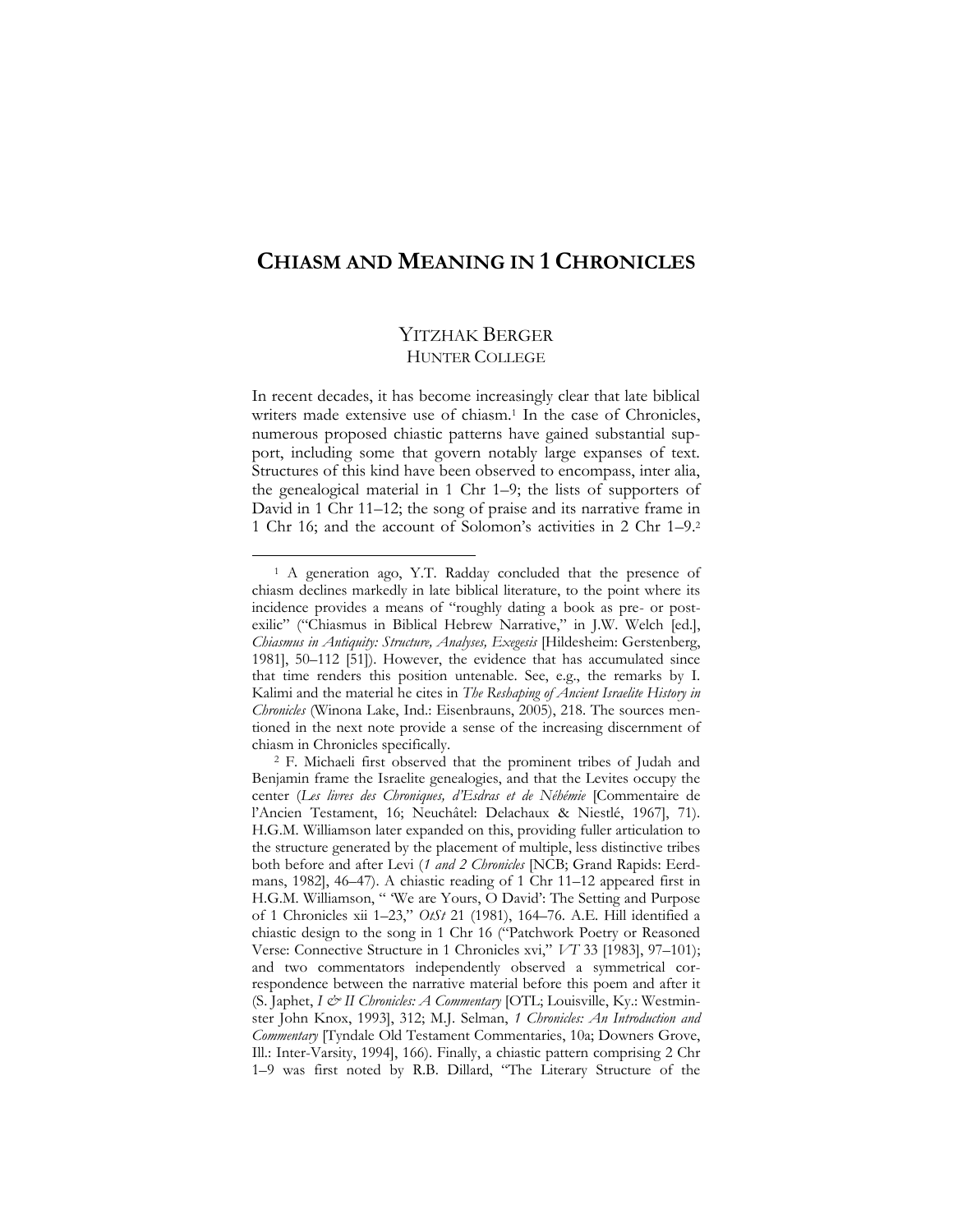According to one recent analysis, the ark narrative in 1 Chr 13–15 takes the form of still another chiastic pattern.<sup>3</sup>

It will immediately be noted, especially if this last proposal is correct, that there emerges one striking gap in an otherwise uninterrupted, lengthy sequence of material believed to be chiastically arranged. I refer to 1 Chr 10, a chapter that recounts Saul's death in battle, whose very role in the book has long presented a problem.<sup>4</sup> Another concern involves both the purpose and positioning of 1 Chr 9, which provides names of individuals who inhabited Jerusalem and Gibeon.<sup>5</sup> While commentators typically link this chapter to

Scholars have proposed a variety of other chiastic patterns in Chronicles, typically encompassing smaller stretches of text. See, e.g., Kalimi, *Ancient Israelite History*, ch. 11; M.K.Y.H. Hom, "Chiasmus in Chronicles: Investigating the Structures of 2 Chronicles 28:16–21; 33:1–20; and 31:20–32:33," *Andrews University Seminary Studies* 47 (2009), 163–79; and the patterns mentioned below in the latter part of n. 18. In many instances, relatively confined chiasms may be present within broader ones. We shall be considering only the putative structures that are relevant to the thesis of this study.

From 2 Chr 10 to the end of the book, the text more closely follows the royal history of Judah as it appears in Kings, so that instances of chiasm resulting from revision and rearrangement of material, as in the case of the structures proposed by Hom, appear to govern only relatively brief passages.

<sup>3</sup> S. Zalewski, *"Now rise up, O Lord, and go to your resting-place": A Literary Study of the Ark Narrative in the Book of Chronicles* (Beersheba: Ben-Gurion University of the Negev, 2007), 74–75 (Hebrew).

<sup>4</sup> For an overview and discussion of efforts to account for the presence of this story see G.N. Knoppers, "Israel's First King and 'the Kingdom of [the Lord] in the hands of the sons of David': The Place of the Saulide Monarchy in the Chronicler's Historiography," in C.S. Ehrlich and M.C. White (eds.), *Saul in Story and Tradition* (FAT, 47; Tübingen: Mohr Siebeck, 2006), 187–213. An earlier, less expansive version appears in Knoppers, *I Chronicles 10–29: A New Translation with Introduction and Commentary* (AB, 12a; New York: Doubleday, 2004), 526–31.

<sup>5</sup> As will be seen, the list of residents of Gibeon presents a particular problem, for it duplicates an account that appears shortly beforehand, near the end of 1 Chr 8. As for the list of residents of Jerusalem, which is dominated by Levites, most commentators explain this to be an account of postexilic settlers, in keeping with a substantially parallel list that appears in Neh 11. According to this view, after the genealogies in the preceding chapters underscore the selection of Israel, this account emphasizes the continued centrality of Israel and its cult in the Chronicler's own day (see, e.g., G.N. Knoppers, *I Chronicles 1–9: A New Translation with Introduction and Commentary* [AB, 12; New York: Doubleday, 2004], 264, and the literature cited there). But if, indeed, the very purpose of the list here is to describe the settlement of postexilic Yehud, it is especially problematic

1

Chronicler's Solomon Narrative," *JSOT* 30 (1984), 85–93. Apart from this last example, additional citations in support of all these structures, as well as discussion of their precise parameters, appear in the appropriate sections below.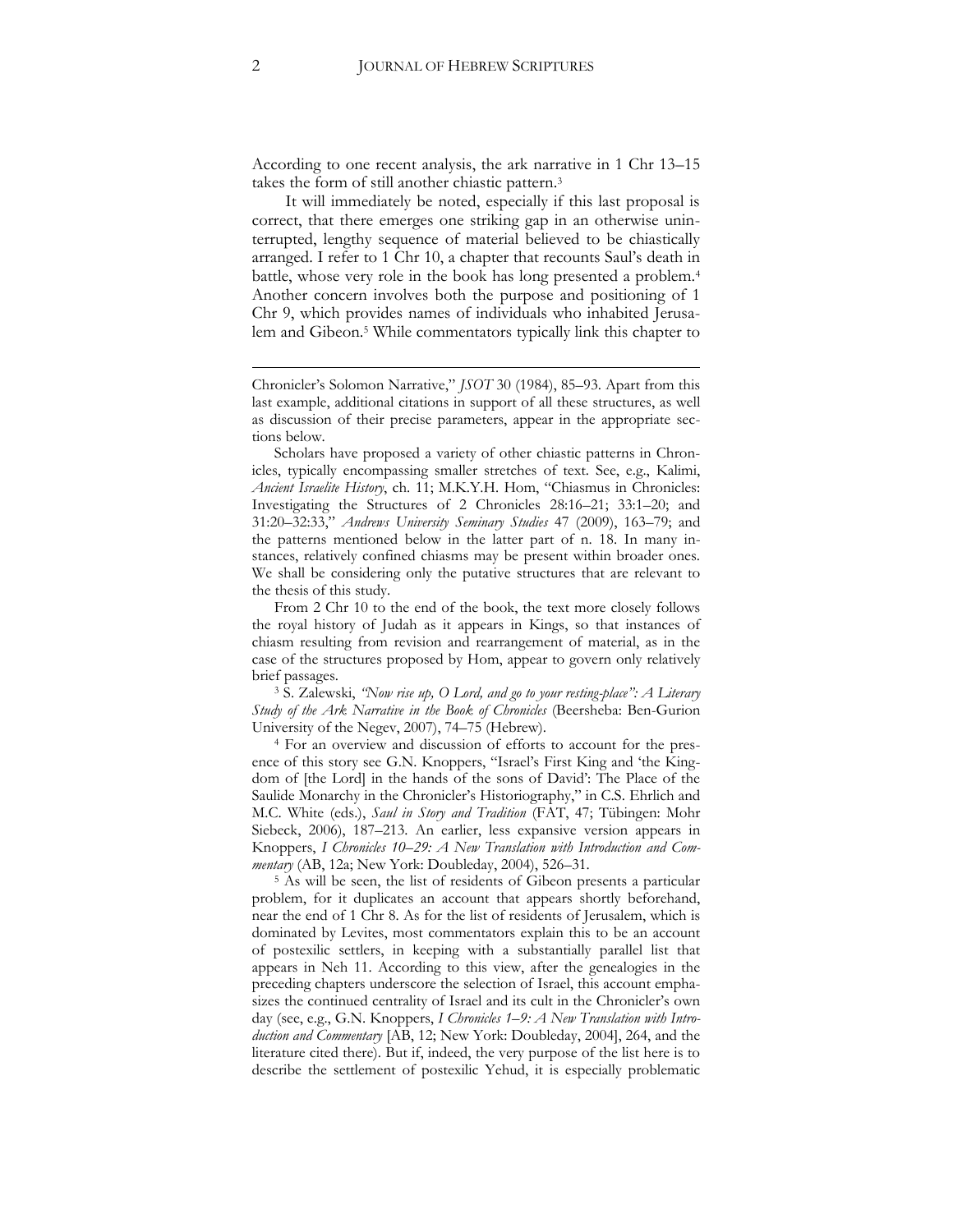the genealogies that precede it, and some have attempted to justify this from a structural standpoint, the matter remains decidedly problematic.<sup>6</sup> Still another difficulty arises in connection with 1 Chr 11:4–9, a description of David's conquest and settlement of Jerusalem. Again, despite efforts to account for the placement of this passage, its inclusion near the beginning of a chiastic presentation of David's supporters has resisted satisfactory explanation.<sup>7</sup>

This essay makes the following primary claims:

<u>.</u>

1. 1 Chr 9 does not belong with the genealogical material in chs. 1–8. Rather, it marks the beginning of a new chiasm, one that continues through ch. 10 and ends with David's conquest and settlement of Jerusalem in 11:4–9. This independent pattern underscores the displacement of Saul and his cult city of Gibeon by David and his own cult city of Jerusalem, in line with several recent studies which, in evaluating the Chronicler's attitude toward Saul and the tribe of Benjamin, consider the broader question of the postexilic status of Gibeon and the Saulides. <sup>8</sup> It will be argued that

<sup>6</sup> Knoppers, after endorsing the chiastic structure of the genealogies, considers what purpose ch. 9 might serve within the unit; but despite linking ch. 9 to ch. 1 in his outline, he draws no sharp structural correspondence between them that I can detect (*I Chronicles 1–9*, 260–61, 264). J.T. Sparks's proposal that the lively, varied description of a cultic community in 9:2–34 generates a contrast—and, in turn, a structural link—to the "barren" list of names in ch. 1 seems decidedly speculative (*The Chronicler's Genealogies: Towards an Understanding of 1 Chronicles 1–9* [Atlanta: SBL, 2008], 326–31). In the schemes of both of these scholars, moreover, the structural unit concludes before the list of inhabitants of Gibeon which, as will be seen, is best considered together with the account of residents of Jerusalem that appears before it.

I recognize that if, indeed, 1 Chr 9 has not been convincingly shown to be part of the pattern that comprises the genealogical section, then the apparent gap in chiastically-arranged material may be considered less of a concern—for the more this gap widens, the less clear it becomes that the Chronicler sought to construct sustained chiastic units. I am nonetheless convinced that the thesis to be presented shortly, which provides that another such pattern encompasses 1 Chr 9–10, offers a strong case that the text exhibits a lengthy, uninterrupted sequence of chiastic structures. Moreover, it will be argued that the proposed chiastic reading of the ark narrative in 1 Chr 13–16 has considerable merit, making it that much more likely that patterns of this kind dominate at least the first half of 1 Chronicles.

<sup>7</sup> Discussion and citations appear in the relevant section below.

<sup>8</sup> A relatively early and important discussion of the evidence suggesting a historical link between Saul and Gibeon appears in J. Blenkinsopp, "Did Saul Make Gibeon His Capital?" *VT* 24 (1974), 1–7. The relevance of this matter to Chronistic ideology is the primary subject of S.D. Wal-

that the text of Chronicles offers no clear indication that it is in fact referring to that time period (cf., e.g., Japhet, *Chronicles*, 207–8). Moreover, the Gibeonites in the subsequent list are pre-exilic; and, as I shall argue, the two lists strongly appear to parallel one another, under the rubric "the early inhabitants of their land" provided in 1 Chr 9:2.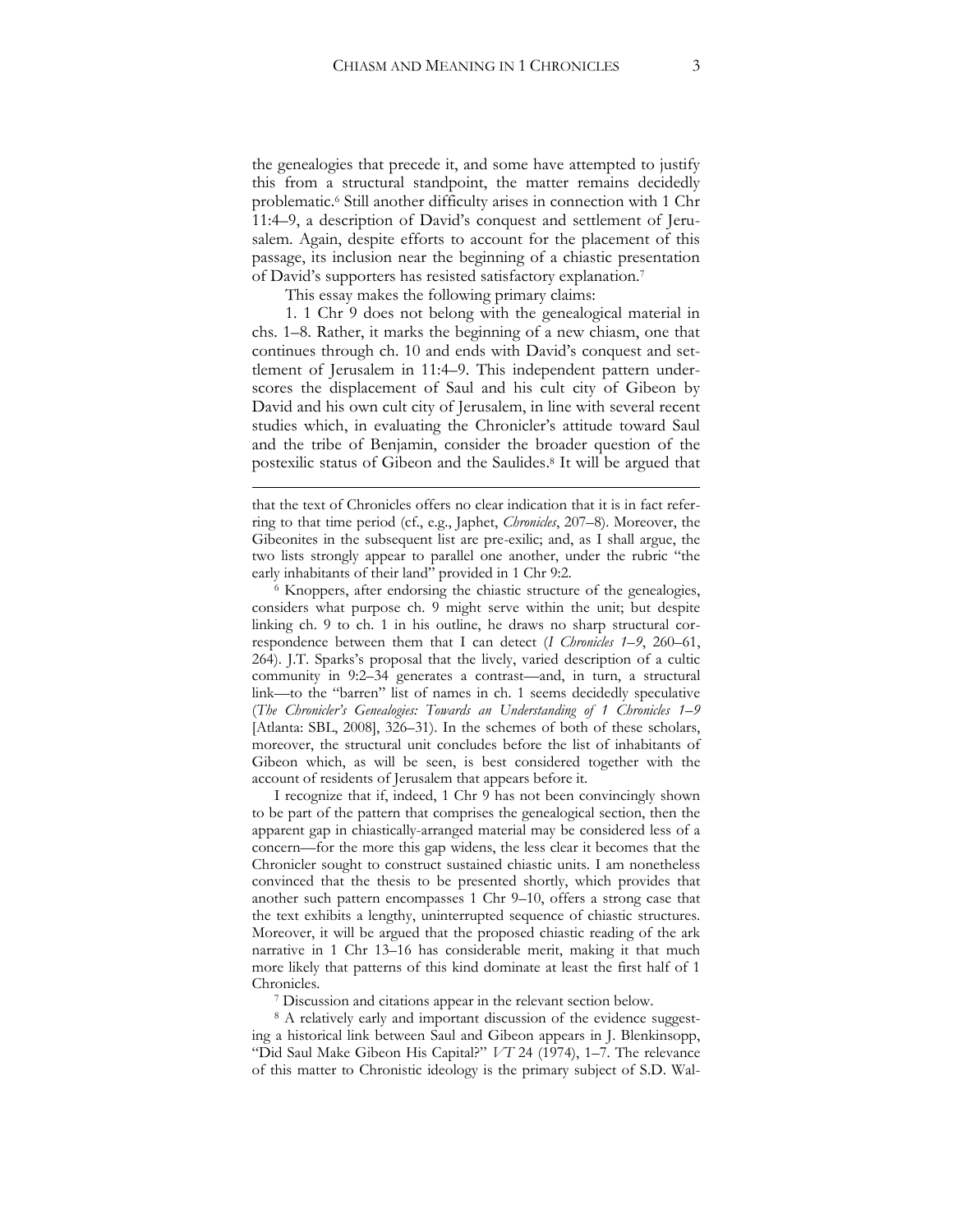this proposal resolves all the difficulties mentioned, and helps explain the movement from the genealogical introduction to the account of David's rise.

2. A Saul-related frame surrounds the recently noted chiastic arrangement of the ark narrative. This pattern culminates in the last scene of 1 Chr 15, where the Chronicler, as is widely observed, revises his source material so that Michal's reaction as the ark reaches its destination highlights the failure of Saul in the cultic realm.<sup>9</sup> It emerges, in turn, that the structural units composing the first half of 1 Chronicles play an important role in presenting David's cultic initiatives in favorable contrast to those of his Benjaminite predecessor.

What is more, this analysis gives rise to an important and suggestive hypothesis regarding the Chronicler's method: in con-

With many scholars (e.g., Williamson, *Chronicles*, 16), I favor dating Chronicles around the middle of the fourth century B.C.E., in the late Persian period. An early Hellenistic date would not, however, undermine my argument, even as a number of the sources cited here address the Persian period specifically; for it stands to reason that the relevant ideological tensions and concerns would not have ceased with the emergence of a new power.

<sup>9</sup> See, e.g., Knoppers, *I Chronicles 10–29*, 626. Regarding the assumption that the Chronicler was working off a text similar to that of Samuel, see below, n. 37.

<u>.</u>

ters, "Saul of Gibeon," *JSOT* 52 (1991), 61–76. The foundational arguments, based on textual and archeological evidence, that Benjaminites in the postexilic period sought primacy for themselves and the city of Gibeon—and a consideration of the relevance of this to the interpretation of Chronicles—appear in D. Edelman, "Did Saulide-Davidic Rivalry Resurface in Early Persian Yehud?" in J.A. Dearman and M.P. Graham (eds.), *The Land that I Will Show You: Essays on the History and Archaeology of the Ancient Near East in Honor of J. Maxwell Miller* (JSOTSup, 343; Sheffield: Sheffield Academic Press, 2001), 69–91; see also D. Edelman, "Gibeon and Gibeonites Revisited," in O. Lipschits and J. Blenkinsopp (eds.), *Judah and the Judeans in the Neo-Babylonian Period* (Winona Lake, Ind.: Eisenbrauns, 2003), 153–67. Edelman's position finds further support and elaboration in Knoppers, "Israel's First King," esp. 206–10; Y. Amit, "The Saul Polemic in the Persian Period," in O. Lipschits and M. Oeming (eds.), *Judah and the Judeans in the Persian Period* (Winona Lake, Ind.: Eisenbrauns, 2006), 647–61, but more extensively in Y. Amit, *In Praise of Editing in the Hebrew Bible: Collected Essays in Retrospect* (Hebrew Bible Monographs, 39; Sheffield: Sheffield Phoenix, 2012), 233–47; and L.C. Jonker, "Revisiting the Saul Narrative in Chronicles: Interacting with the Persian Imperial Context," *OTE 23* (2010), 283–305. For citations of other studies suggesting that a pro-Saulide ideology persisted after the exile, and may even be present in some Rabbinic sources, see R. Rezetko, *Source and Revision in the Narratives of David's Transfer of the Ark: Text, Language, and Story in 2 Samuel 6 and 1 Chronicles 13, 15–16* (New York/London: T&T Clark, 2007), 52; and note especially the argument of M.Z. Brettler, who concludes that the Chronicler shows pointed resistance to such an ideology (*The Creation of History in Ancient Israel* [London: Routledge, 1995], 109–11).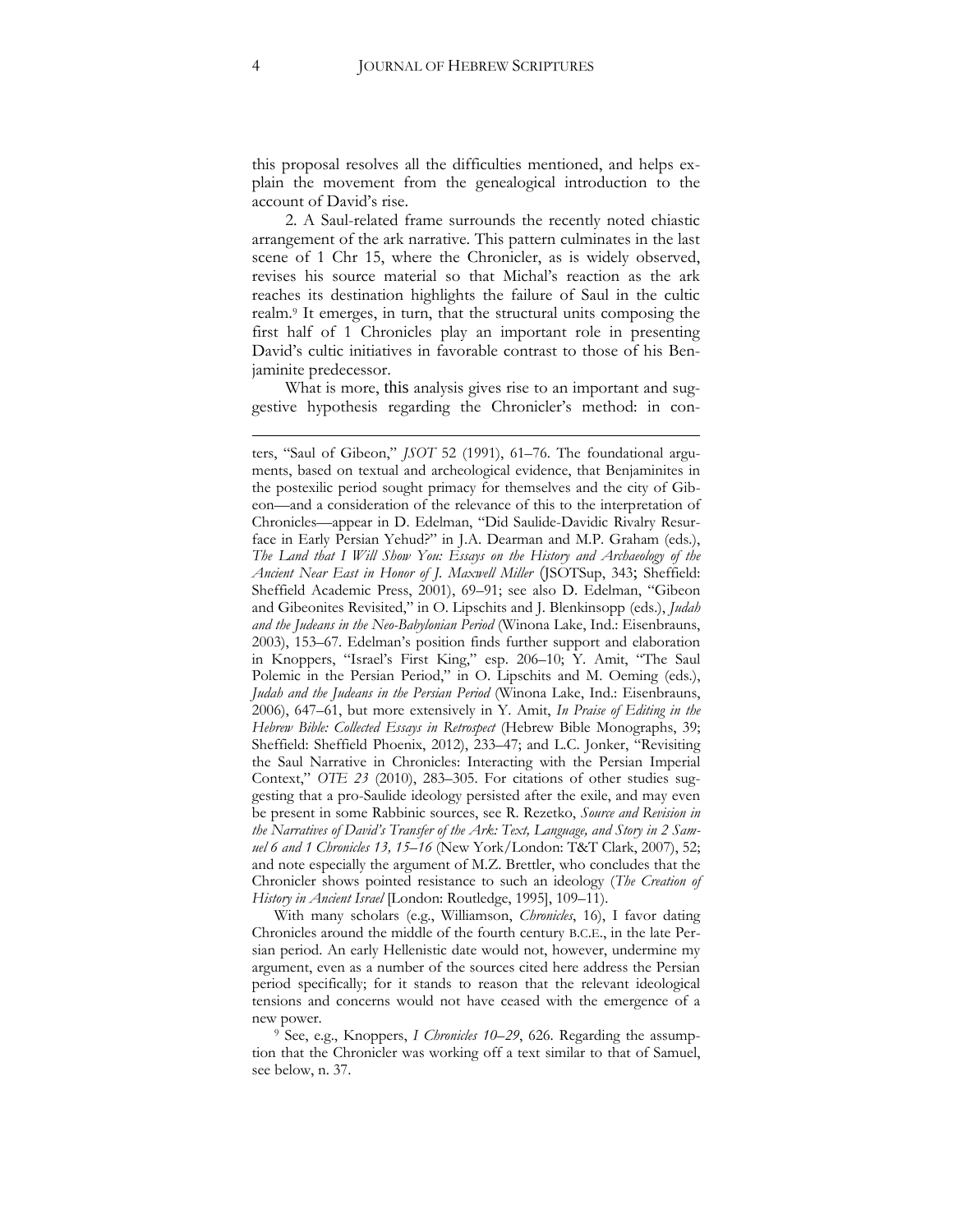structing a work primarily by means of judicious, often near-verbatim deployment of material that was already in circulation—even, at least in some instances, recognized as canonical—the Chronicler depended heavily upon structural design in order to produce new meaning and convey the book's novel ideological message.<sup>10</sup> For the chiastic patterns chiefly to be discussed do not generate mere convenience or aesthetic quality, but rather underscore contrasts and inversions that contribute substantially to the development of theme.<sup>11</sup> Should this hypothesis prove correct, any effort to understand the book's content and purpose would properly consider the literary design produced by the Chronicler's selection, adaptation, and sequencing of expansive blocks of earlier material.

In the concluding section, accordingly, in a provisional effort to apply such a methodology, I propose a broad symmetrical reading of 1 Chr 17–29 which, if judged to be persuasive, bears important thematic implications. Furthermore, in conjunction with the other structures to be presented, this proposal shall offer a tentative means of evaluating the entirety of 1 Chr 1–2 Chr 9 as a series of chiastic units.

#### **1. "EXTENDED CHIASMUS": SOME OBSERVATIONS ON METHOD**

 $\overline{a}$ 

While the wide use of chiasm in ancient texts is hardly disputed, several scholars have attempted to formulate methodological principles to govern the search for such patterns. <sup>12</sup> Of particular relevance here is a relatively extensive set of criteria offered by Blomberg for assessing the persuasiveness of a perceived

<sup>10</sup> It remains a fairly standard assumption that the principal sources utilized by the Chronicler were, at the time, already considered authoritative. For a recent articulation of this, see R.W. Klein, *1 Chronicles: A Commentary* (Hermeneia; Minneapolis: Fortress, 2006), 44. Furthermore, even according to those who express skepticism that Chronicles is secondary to Samuel–Kings (see below, n. 37), it remains highly plausible that the source-material in question was familiar to the Chronicler's audience.

<sup>11</sup> On the importance of purposefulness in proposed chiastic structures, see, inter alia, J.W. Welch, "Criteria for Identifying and Evaluating the Presence of Chiasmus," *Journal of Book of Mormon Studies* 4 (1995), 1–15 (5–6); M.J. Boda, "Chiasmus in Ubiquity: Symmetrical Mirages in Nehemiah 9," *JSOT* 71 (1996), 55–70 (58); and D.P. Wright, "The Fallacies of Chiasmus. A Critique of Structures Proposed for the Covenant Collection (Exodus 20:23–23:19)," *ZAR* 10 (2004), 143–68 (168). Concerning ways in which a chiastic arrangement of material might contribute to meaning, see also the important study by E. Assis, "Chiasmus in Biblical Narrative: Rhetoric of Characterization," *Prooftexts* 22 (2003), 273–304; but note the critical remarks by Wright, "Fallacies of Chiasmus," 143 n. 2.

<sup>12</sup> For detailed lists of criteria see, e.g., C. Blomberg, "The Structure of 2 Corinthians 1–7," *Criswell Theological Review* 4 (1989), 3–20; Welch, "Criteria"; Boda, "Chiasmus in Ubiquity," 56–58; and Wright, "Fallacies of Chiasmus," 166–68.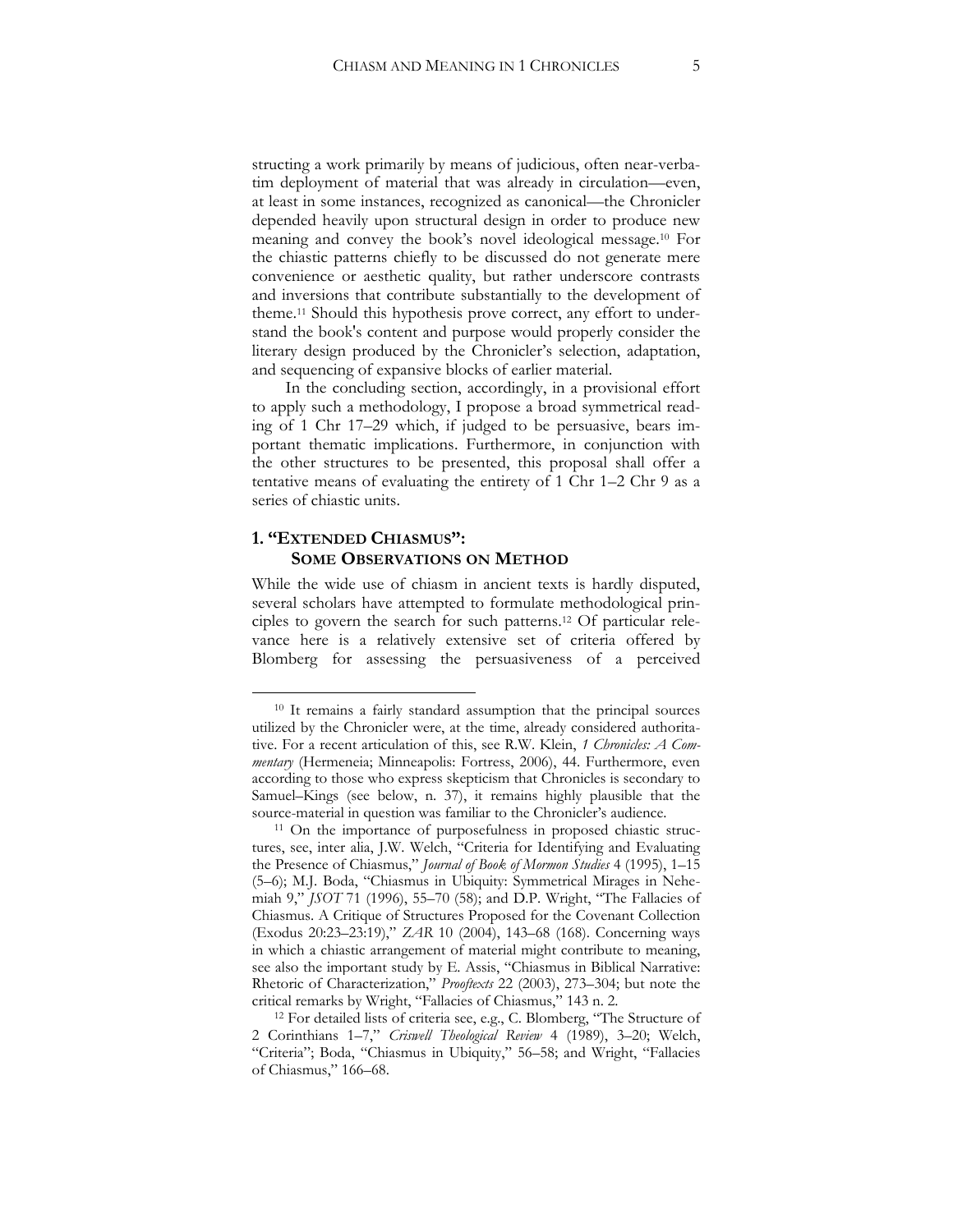"extended chiasmus," criteria which, to be sure, he rightly acknowledges cannot be applied rigidly and "are seldom fulfilled *in toto* even by well-established chiastic structures."<sup>13</sup> Significantly, the patterns to be discussed score quite well when evaluated based on the constraints that Blomberg sets forth, for as a general matter we may affirm the following:

- 1. The proposed structures are at least as straightforward as other apparent structural options, and indeed resolve difficulties that others do not.
- 2. At least some connections between the two halves of each pattern have tended to be noticed irrespective of the question of design.
- 3. Whereas content-based correspondences dominate the structures to be presented, some distinctive lexical connections play an important role.
- 4. Corresponding terms, where present, give expression to ideas of some genuine importance.
- 5. Corresponding themes and terminology tend to be limited to the appropriate sections within each structure.
- 6. The proposed patterns divide the text at points that are decidedly reasonable.
- 7. In most instances, the thematic center—generally also a pivot-point—occupies the middle of the structure.
- 8. No pattern depends upon the shifting of components from their place in the textual sequence, notwithstanding one carefully-considered alternative that features an imperfection of this sort.

Among the criteria on the list in question, only one remains unaddressed: the "desirable" presence of a substantial number of components (e.g., ABCC'B'A') rather than just one or two corresponding sets (ABA' or ABB'A'). The new patterns to be proposed in fact contain only two sets each, a disadvantage that, even if seen to carry some force, would likely not prove decisive where the vast majority of criteria are indeed met.

Beyond this, two matters noted earlier must inform the evaluation of any observed deficiency in the patterns to be considered. First, there is wide recognition of multiple expansive chiasms in 1 Chronicles. Accordingly, additional perceived structures of this sort

<sup>13</sup> Blomberg, "Structure," 5–7. Most of Blomberg's criteria, as well as the qualification that I cite here, appear in one form or another in other treatments also.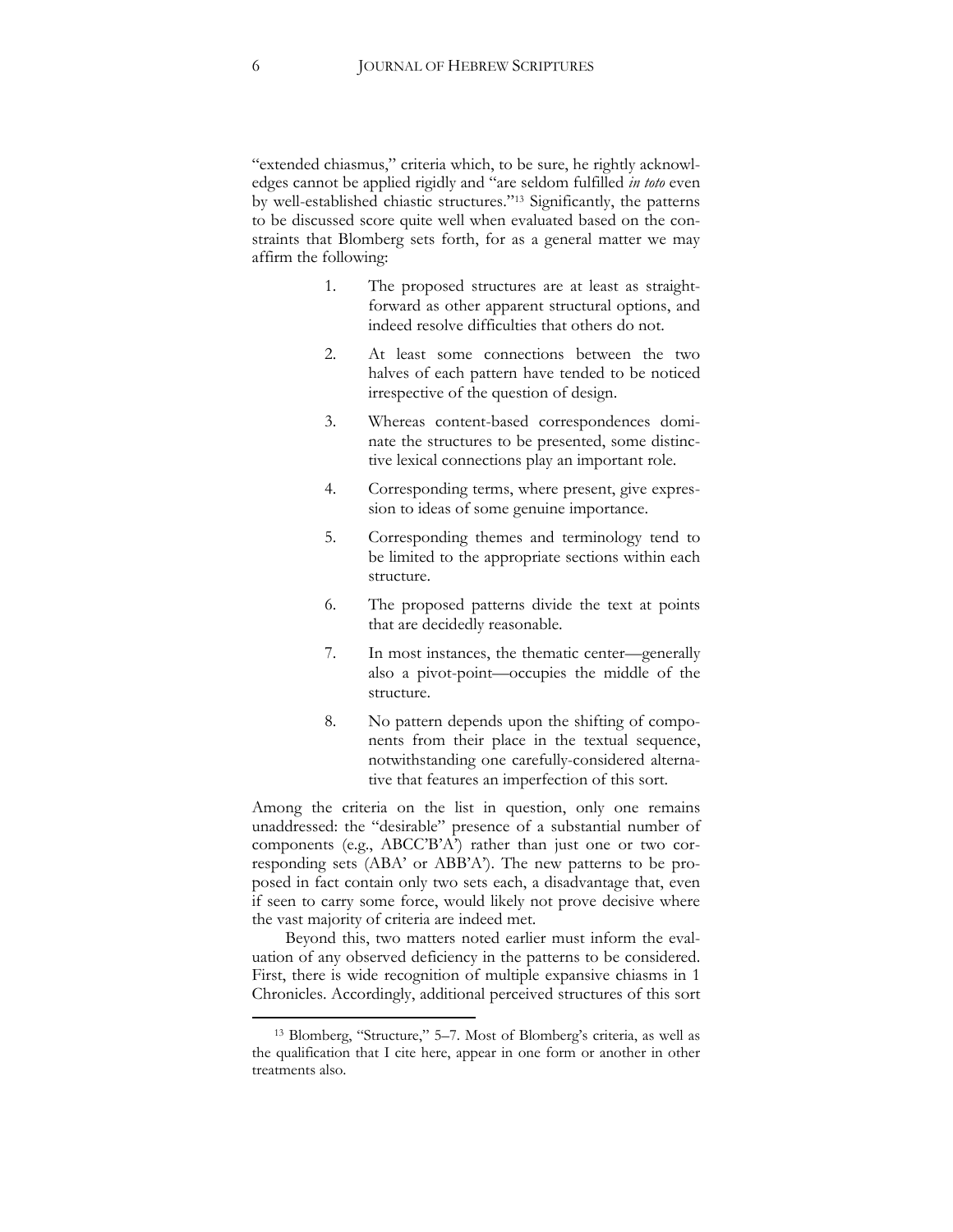may be said, in methodological terminology set forth by Welch, to exhibit appropriate "compatibility" with the author's literary preferences.<sup>14</sup> Especially in a case like the present one, where the suggested patterns fill gaps in a sequence of material otherwise characterized by the same kind of design, evidence in their favor becomes substantially more likely to tip the balance in a positive direction.

Second, and crucially, in keeping with other, more established chiasms in the book, my argument provides that the Chronicler designed new structures by adapting and rearranging large blocks of prior material. This doubtless posed a significant challenge, and we shall witness some notable ingenuity in the pattern comprising 1 Chr 13–15 which, among other considerations in its favor, contains an impressive quantity of corresponding elements. More typically, however, given the constraints of the Chronicler's task, the quest for symmetry would understandably have yielded some imperfection, including structures that contain a relatively limited number of components despite the expansiveness of the material covered by them.

This latter consideration, in fact, carries substantial force in connection with two other methodological concerns. First, I have acknowledged that thematic correlations are essential to the argument of this essay, even though criterion 3 above affirms that lexical correspondences provide a sounder basis for identifying chiasm than do thematic ones. Indeed, in support of this methodological criterion, recent scholars warn against excessive reliance on themebased "sectional summary statements" in connection with proposed macro-chiastic patterns. Thus, highlighting the earlier work of Thomson, de Silva underscores the greater reliability of shared vocabulary and syntax—of the kind generally found in micro-chiastic structures—and calls attention to the dangers of "headings" that offer a putative synopsis of material said to compose a section of a chiasm.<sup>15</sup>

Nevertheless, it bears emphasis that, if texts employ macrochiasms at all, thematic correlations must invariably play a central role in them. In our case in particular, moreover, if the Chronicler sought to generate symmetrical structures by means of adaptation and organization of existing blocks of material, it would have proved especially difficult to produce consistent lexical correspondences. Rather, the desired chiastic relationships would inevitably have been constructed out of passages exhibiting similar content. Indeed, if the thesis advanced here is correct, the careful arrangement of such fundamentally analogous passages is precisely

<sup>14</sup> Welch, "Criteria," 9.

<sup>15</sup> D.A. deSilva, "X Marks the Spot? A Critique of the Use of Chiasmus in Macro-Structural Analyses of Revelation," *JSNT* 30 (2008), 343– 71 (347–48); I.H. Thomson, *Chiasmus in the Pauline Letters* (JSNTSup, 111; Sheffield: Sheffield Academic Press, 1995), 30–33.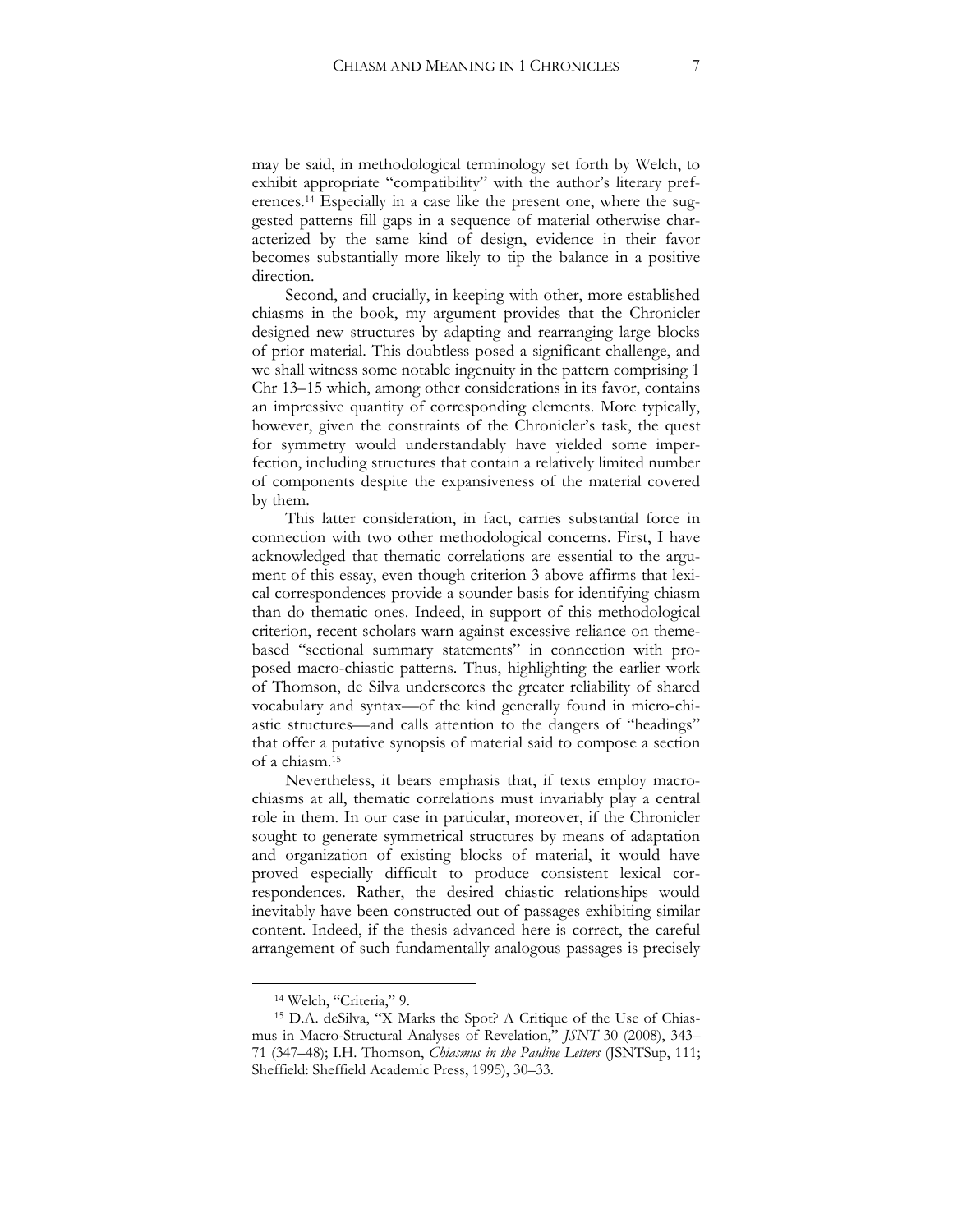what facilitates the expression of our book's unique theological message. Accordingly, the added measure of subjectivity that characterizes this thematic variety of chiastic analysis ought not to prevent us from evaluating the evidence with an open mind, however important it might be to maintain an awareness of this indisputably genuine concern.

Second, consider the crucial methodological preference for balance of length between corresponding elements within a chiastic pattern.<sup>16</sup> In the case of "extended chiasmus," where a relatively large span of text may comprise just a single structural component, some measure of variability might be expected between elements that correspond to one another; and Blomberg's omission of this oft-mentioned principle from his list, if not exploited beyond reason, would appear to be defensible. What is more, though, in our case, the Chronicler's undertaking would likely have made it especially difficult to achieve consistent balance between components. A variety of concerns, after all, would have informed the decision of what sections of text to incorporate, what their boundaries should be, and how and to what extent to alter their content, so that the quest to deploy them in chiastic arrangements—however important to the Chronicler's effort to generate structure and meaning—would probably, at least in some instances, have yielded some nontrivial imbalance of length. Additionally, in cases where the boundaries of the selected texts are discernible with little difficulty, particularly to the reader familiar with their source, these texts could have remained identifiable as distinct, corresponding segments of a broad structure even in the presence of some such imbalance.

Accordingly, I have given careful consideration to relevant methodological concerns when evaluating each hypothesis, taking into account the implications of the distinctive compositional nature of the book of Chronicles. In the analysis that follows, the persuasiveness of each argument shall depend on the soundness of my judgments.

#### **2. CHIASTIC PATTERNS IN 1 CHR 1–12**

#### **THE GENEALOGICAL PROLOGUE**

 $\overline{a}$ 

In the presentation of tribal genealogies in the early chapters of Chronicles, geographical considerations play an undeniable role.<sup>17</sup> Nevertheless, a majority of scholars have, at a minimum,

<sup>16</sup> See, e.g., Welch, "Criteria," 11. Both Boda ("Chiasmus in Ubiquity," 56) and Wright ("Fallacies of Chiasmus," 166), moreover, place this criterion at the top of their respective lists.

<sup>17</sup> Beyond what appears in the outline immediately below, note that the genealogy of the southern tribe of Simeon appears between those of Judah and the Transjordanian tribes—for the Simeonites, we are told, lost substantial territory to the neighboring tribe of Judah, after which a group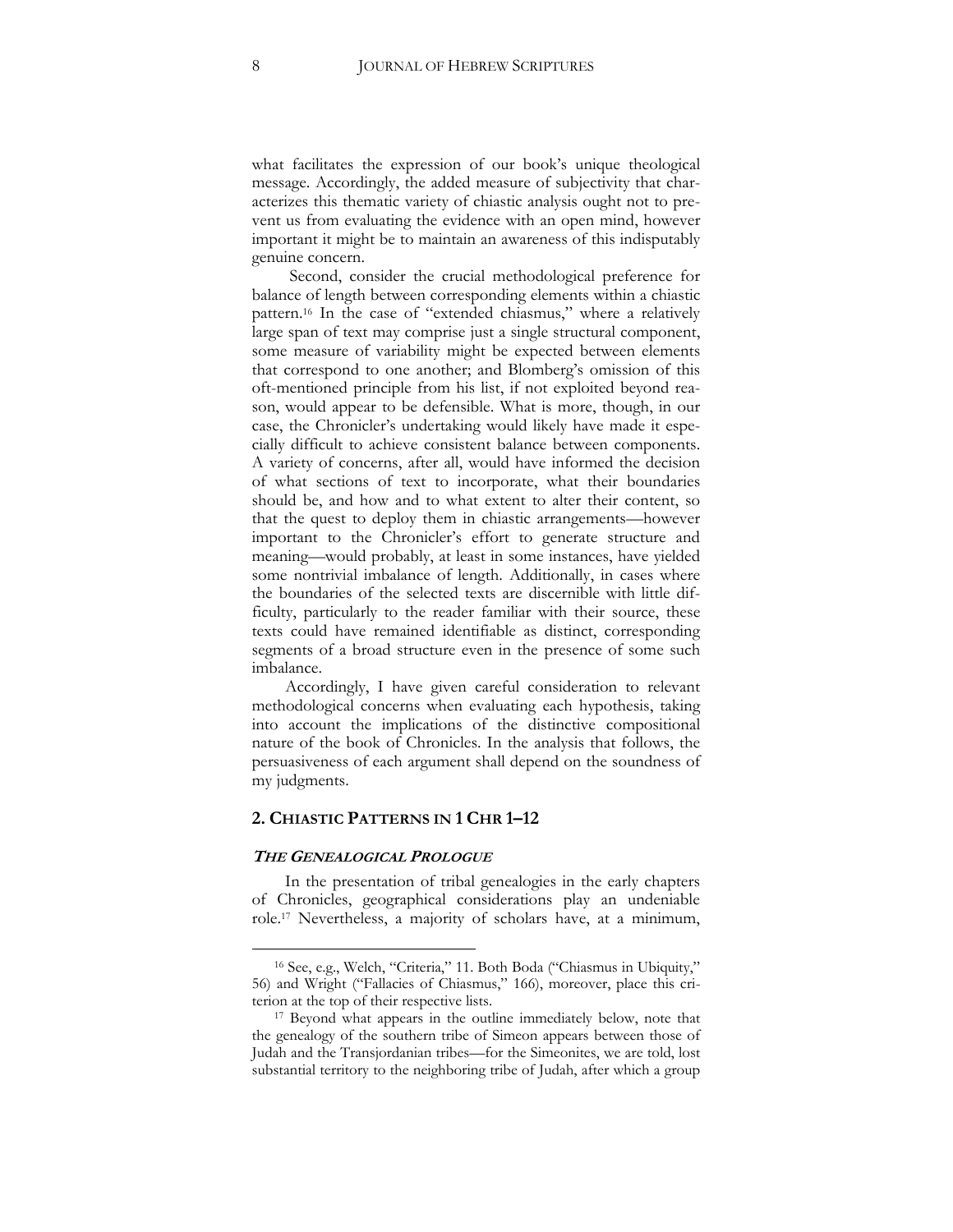seen thematic significance in the placement of the royal tribes of Judah and Benjamin, respectively, at the beginning and at the end, and the tribe of Levi—including mention of its cultic role—in the middle.<sup>18</sup> A skeletal outline of this section of the book, following the basic arrangement endorsed by commentators, looks as follows:

A Royal tribe of Judah

1

- B Transjordanian tribes
- X Tribe of Levi
- B' Tribes west of the Jordan
- A' Royal tribe of Benjamin

of them moved east of the Jordan where they conquered and settled an area that had been populated by Amalekites (1 Chr 4:41–43). For a recent discussion that incorporates geographical considerations as well as the basic chiastic framework emerging from the observations of Michaeli and Williamson (above, n. 2), see T. Willi, *Chronik*, vol. 1, *1. Chronik 1,1–10,14* (BKAT, 24; Neukirchen-Vluyn: Neukirchener Verlag, 2009), 54–62.

<sup>18</sup> Since Williamson, a number of scholars have outlined one variation or another of this chiastic arrangement. These include L.C. Allen, "Kerygmatic Units in 1 & 2 Chronicles," *JSOT* 41 (1988), 21–36 (22), and in his commentary on Chronicles in *NIB* III (Nashville, Tenn.: Abingdon, 1999), 320; W. Johnstone, *1 and 2 Chronicles*, vol. 1, *1 Chronicles 1–2 Chronicles 9: Israel's Place Among the Nations* (JSOTSup, 253; Sheffield: Sheffield Academic Press, 1997), 37–40; M.A. Throntveit, "Was the Chronicler a Spin Doctor? David in the Books of Chronicles," *Word & World* 23 (2003), 374–81 (376). Cited 2/26/14. Online: [http://www.luthersem.edu/](http://www.luthersem.edu/%20word&world/Archives/23-4_David/23-4_Throntveit.pdf)  [word&world/Archives/23-4](http://www.luthersem.edu/%20word&world/Archives/23-4_David/23-4_Throntveit.pdf)**\_**David/23-4**\_**Throntveit.pdf; and Knoppers, *I Chronicles 1–9*, 260–61. An especially elaborate, more controversial version of the pattern forms the basis of the recent study by Sparks, *Chronicler's Genealogies*.

The only critic who poses a challenge to the fundamental validity of this chiasm is G. Galil in his online review of Sparks's work, *RBL*, 7 (2009). Cited 2/26/14. Online: [http://www.bookreviews.org/pdf/](http://www.bookreviews.org/pdf/%206682_7246.pdf)  6682**\_**[7246.pdf.](http://www.bookreviews.org/pdf/%206682_7246.pdf) Galil rejects even the more basic version of the pattern (as it is presented by Knoppers), on the grounds that descendants of Benjamin appear not only at the end but also in 1 Chr 7:6–12, among other tribes west of the Jordan. Rather, Galil proposes that these two sets of Benjaminite lines frame a more limited chiastic unit, one that is confined to chs. 7–8 and comprises the non-Leahide genealogies: A) lines of Benjamin; B) descendants of Bilhah; C) lines of Manasseh; D) lines of Ephraim; D') settlements of Ephraim; C') settlements of Manasseh; B') descendants of Zilpah; A') lines of Benjamin. Yet however persuasive this pattern might be, it in no way precludes the presence of the more encompassing one under discussion. By way of analogy, consider that scholars endorsing the broader structure generally acknowledge that its first component, the genealogy of Judah, follows one or another chiastic arrangement of its own. See, e.g., the widely-cited proposal by H.G.M. Williamson, "Sources and Redaction in the Chronicler's Genealogy of Judah," *JBL* 98 (1979), 351–59. Note also Welch's methodological assertion that "longer passages are more defensibly chiastic where the same text also contains a fair amount of short chiasmus" (J.W. Welch, "Introduction," in idem, *Chiasmus in Antiquity*, 13).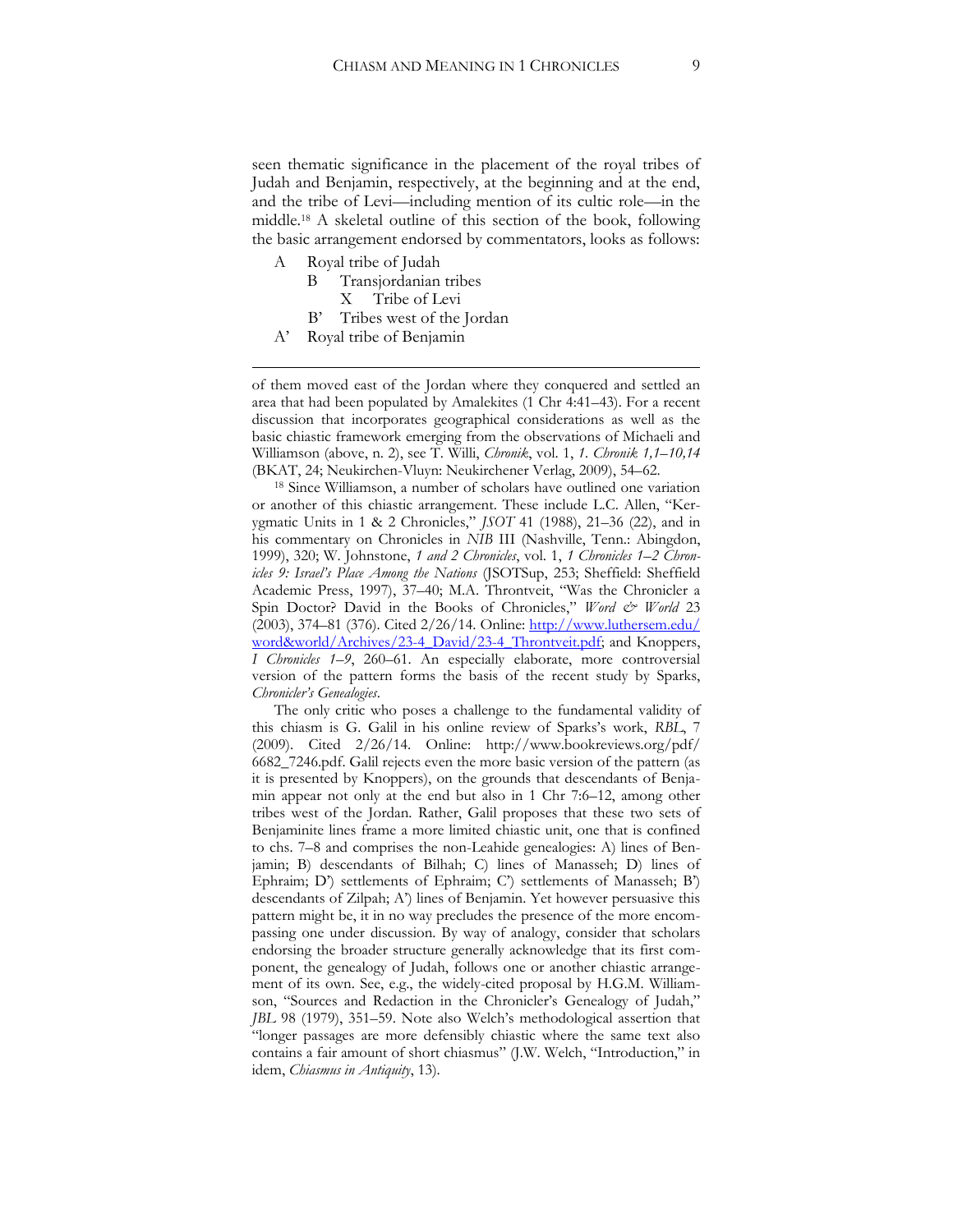Taken straightforwardly, however, this pattern spans only from 1 Chr 2:3 to the end of 1 Chr 8, leaving out the world ancestry and Patriarchal lines in 1:1–2:2 as well as the lists of inhabitants of Jerusalem and Gibeon in ch. 9. As noted, efforts to present ch. 9 as part of the pattern have proved unconvincing, including the argument that, in one way or another, it corresponds to 1:1–2:2. 19 Accordingly, we shall shortly consider the possibility that ch. 9 initiates a new, structurally independent sequence.

As for 1:1–2:2, it might in principle be suggested that:

1. This introductory passage plays no role in any notable structural pattern; or alternatively,

2. It belongs with the lines of Judah, thereby commencing a process of election that extends from the beginning of human history up to the emergence of King David.

A different proposal, however, favored by Braun, Klein, and Willi, would appear to merit serious consideration. These scholars, noting the Chronicler's inversion of the birth order of Ishmael and Isaac, present the following dual chiastic outline of this material: 20

- I Ten generations from Adam to Noah
- A Shem
	- B Ham
		- C Japheth
		- C' Progeny of Japheth
	- B' Progeny of Ham
- A' Progeny of Shem
- II Ten generations from Shem to Abraham
- A Isaac
	- B Ishmael
	- B' Progeny of Ishmael (and Keturah)
- A' Progeny of Isaac

It is, of course, rather unconventional for the corresponding elements of a chiasm to differ in size so dramatically. In this instance, however, the correspondences remain easily discernible notwithstanding this shortcoming. Accordingly, a chiastically-inclined author, after lifting the first of these two structural arrangements from Genesis intact (Gen 10), would have needed only to present Isaac's name before that of his brother in order to complete this dual chiastic adaptation of the pre-Israelite genealogical records. 21

<sup>19</sup> See above, n. 6.

<sup>20</sup> R.L. Braun, *1 Chronicles* (WBC; Waco, Tex.: Word Books, 1986), 13; Klein, *1 Chronicles*, 57; Willi, *Chronik*, 20.

<sup>&</sup>lt;sup>21</sup> In addition to the imperfection regarding the progeny of Keturah, for which, if this suggestion is correct, the Chronicler found no attractive solution, we must also acknowledge, among the progeny of Isaac, the presence of the descendants of Seir within those of Esau (1 Chr 1:38–42) in accordance with the text in Genesis upon which the lines are based (Gen 36). It also bears mention—although this would by no means un-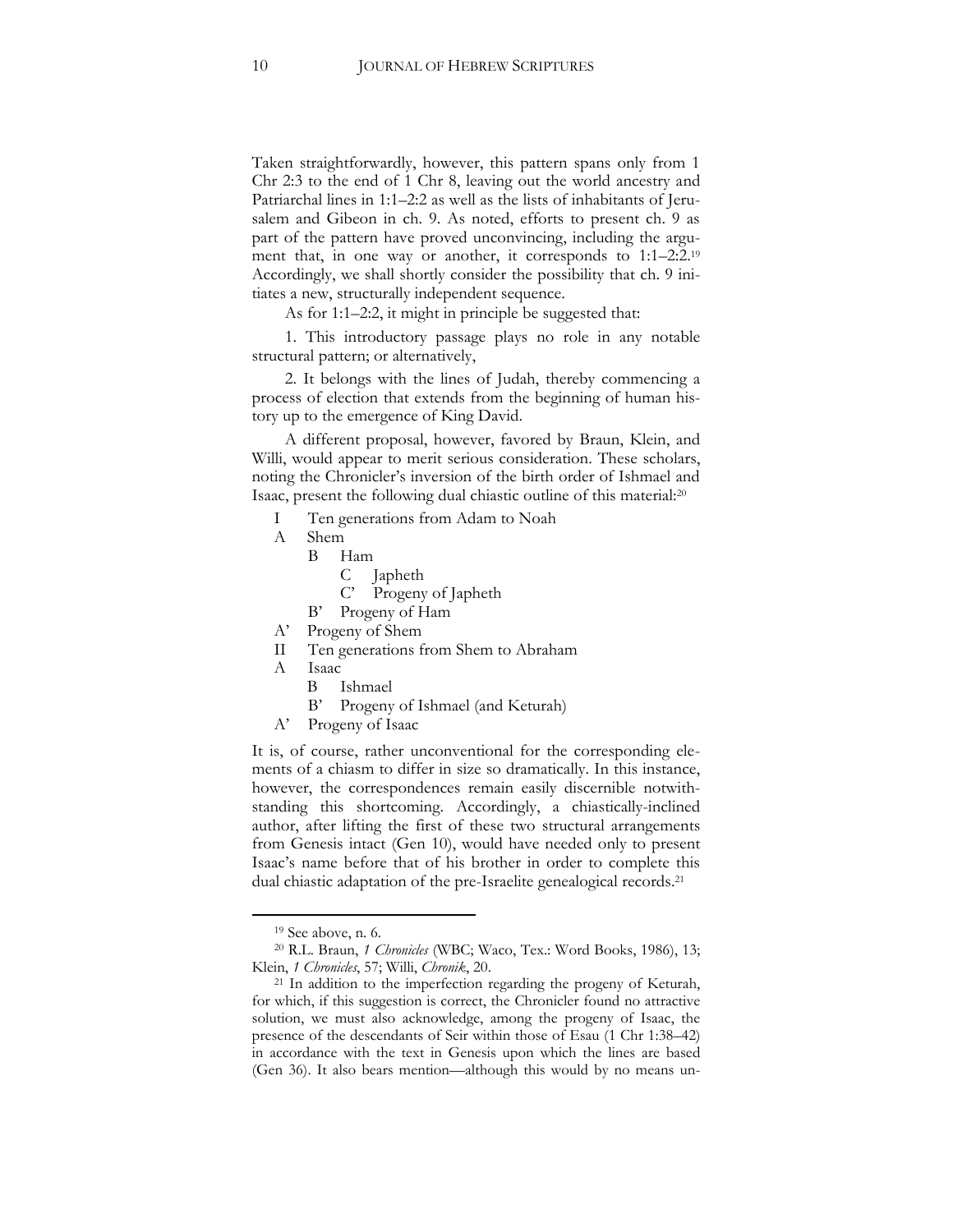#### **SAUL AND GIBEON VS. DAVID AND JERUSALEM**

Let us now direct our attention to 1 Chr 9, where the opening verse provides a stark conclusion to the genealogical chapters: "And all Israel was registered by genealogical lines, and these are recorded in the Book of the Kings of Israel. And Judah was exiled to Babylonia because of its unfaithfulness."<sup>22</sup> When the text then introduces an account of "the early inhabitants of their land" (v. 2), this would appear to mark something fundamentally new. The account itself consists of two sections with parallel introductions, the first of which reads "In Jerusalem there lived . . . " (ובירושלם ישבו, v. 3), and the second "In Gibeon there lived . . . " (ובגבעון ישבו, v. 35). The list of residents of Jerusalem (vv. 3–34) includes members of numerous tribes, but is dominated by several groups of Levites who are presented along with the cultic roles assigned to them by David and Samuel. The list of residents of Gibeon (vv. 35–44) begins with the city's initial settler, "the father of Gibeon," and follows with a selective record of his progeny, which is said to include the line of King Saul: "And Ner begat Kish, and Kish begat Saul, and Saul begat Jonathan and Malki-shua and Abinadab and Eshbaal" (v. 39). To be sure, the presence of Saul's line here generates inconsistencies with other biblical records, and this has prompted a variety of speculations regarding the textual history of the segment. Nonetheless, as scholars have affirmed, it remains highly probable that the Chronicler consciously presented the Benjaminite royal house as part of the Gibeonite genealogy—either in an original effort "to graft the Saulide genealogy onto that of Gibeon," or by employing a text that, whatever its prior history, already approximated the present stage of development.<sup>23</sup>

Problematically, however, this entire list of inhabitants of Gibeon is nearly identical to one that appears in 1 Chr 8:29–38, near the end of the presentation of the lines of Benjamin. Accordingly, some have proposed that one of the two lists is not authentic

1

<sup>23</sup> The quoted line appears in Edelman, "Saulide-Davidic Rivalry," 78. For additional discussion see Japhet, *Chronicles*, 196–98.

dermine the structure—that the reference to Isaac before Ishmael might show the influence of Gen 25:9, where Abraham is buried by "his sons Isaac and Ishmael." (The nineteenth-century commentary of M.L. Malbim, printed in many Rabbinic Bibles, at 1 Chr 1:28, appears to be the first to acknowledge the similarity to this verse in Genesis.)

<sup>&</sup>lt;sup>22</sup> The role of this verse as some kind of transition finds recognition in numerous studies, including some that, in spite of it, do not hesitate to assign ch. 9 to the same structural unit as the genealogical material in chs. 1–8 (e.g., Knoppers, *I Chronicles 1–9*, 486). Of particular note, on the other hand, is Walters' more definitive assertion that the "genealogical material comes to an end" and "the rest of the book begins" at this point ("Saul of Gibeon," 63). Not coincidentally, Walters, rightly in my opinion, evaluates the role of the duplicate Saulide genealogy in 1 Chr 9 in light of the prior material in that chapter specifically ("Saul of Gibeon," 73–74). His conclusions, to be sure, differ substantially from my own.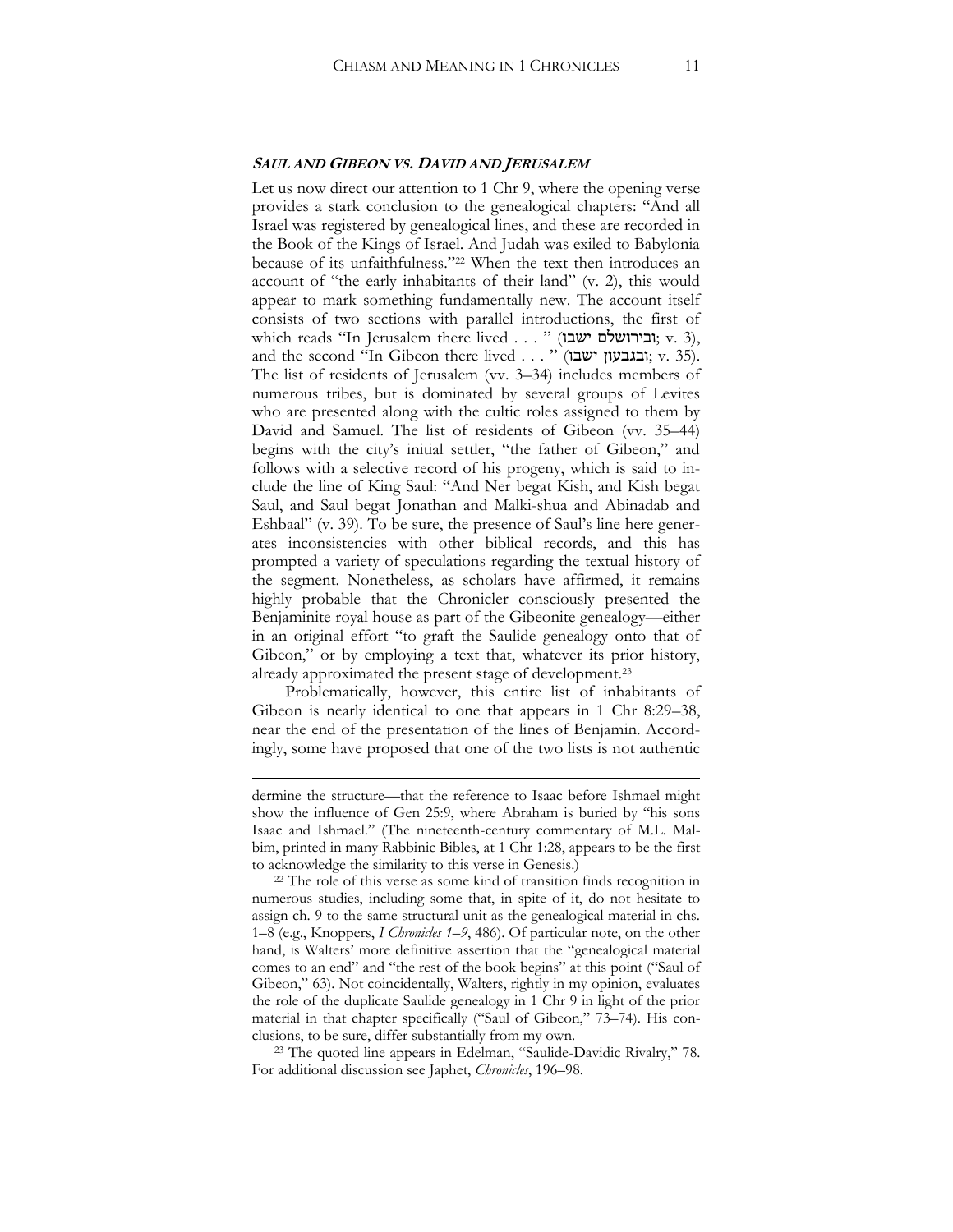to the Chronicler. Recent commentators, on the other hand, have generally explained the second account as a kind of resumptive repetition, if a rather long and tedious one, that prepares the reader for the ensuing story of the deaths of Saul and his sons in battle.<sup>24</sup> Indeed, in favor of the alternative that the list here is authentic and serves a Saul-related purpose, it bears emphasis that the version in ch. 8 adds two verses that provide non-Saulide lines (vv. 39–40) and that in ch. 9 these are conspicuously omitted.<sup>25</sup>

While endorsing the view that the account in 1 Chr 9 is linked to the battle narrative that follows it, I see a more essential connection to the account of inhabitants of Jerusalem that precedes it.<sup>26</sup> The most straightforward structural clue in the text is undoubtedly the parallelism exhibited by the introductory phrases "In Jerusalem there lived" (1 Chr 9:3), on the one hand, and "In Gibeon there lived" (1 Chr 9:35), on the other; and it would appear likely that the juxtaposition of material concerning these two cult cities serves an intended purpose. The royal lines of Judah and Benjamin, after all, which frame the genealogical chapters, stand in competition with one another; and it is the Judean line that will prevail, producing kings who—in keeping with the Chronicler's presentation from here through 2 Chr 9—preside over the successful integration of royal city, ark, and temple, recognized by a unified Israel, toward the establishment of an eternal, divinely sanctioned cultic center. As a first step, then, 1 Chr 9 presents the Judean and Benjaminite cult cities side by side: after the book's genealogical introduction, in which the Levites and their cultic activities already occupy a central place, the Chronicler provides an account of the multiple tribes that inhabited Jerusalem—where the Levites, we are told, maintained cultic positions designated by David and Samuel—followed by the line of Saul which inhabited the cult city of Gibeon.

Which of these cities, then, becomes the preferred one? The text proceeds to relate the story (1 Chr 10:1–12) of the demise of Saul and his sons "Jonathan and Abinadab and Malki-shua" (v. 2), the same ones specified in ch. 9 (with the omission of the surviving son Eshbaal/Ish-bosheth); and it adds mention of Saul's unfaithfulness to the Lord and of the divinely ordained transfer of kingship to David (10:13–14). Immediately, then, in parallel to 2 Sam 5:1–10, we learn that "all Israel" joined David in Hebron. There, they affirmed their loyalty to him, acknowledged the leadership he displayed during Saul's reign, and pronounced him king, whereupon he led them in the conquest of Jerusalem, settled there, and

<sup>24</sup> See the extensive discussion by Japhet (*Chronicles*, 205), which provides sources representing the former view, and a detailed argument in favor of the now-regnant position that the Chronicler had reason to include both lists.

<sup>25</sup> Cf. Japhet, *Chronicles*, 205.

<sup>26</sup> As noted above (n. 22), on this particular point see already Walters, "Saul of Gibeon," 73–74.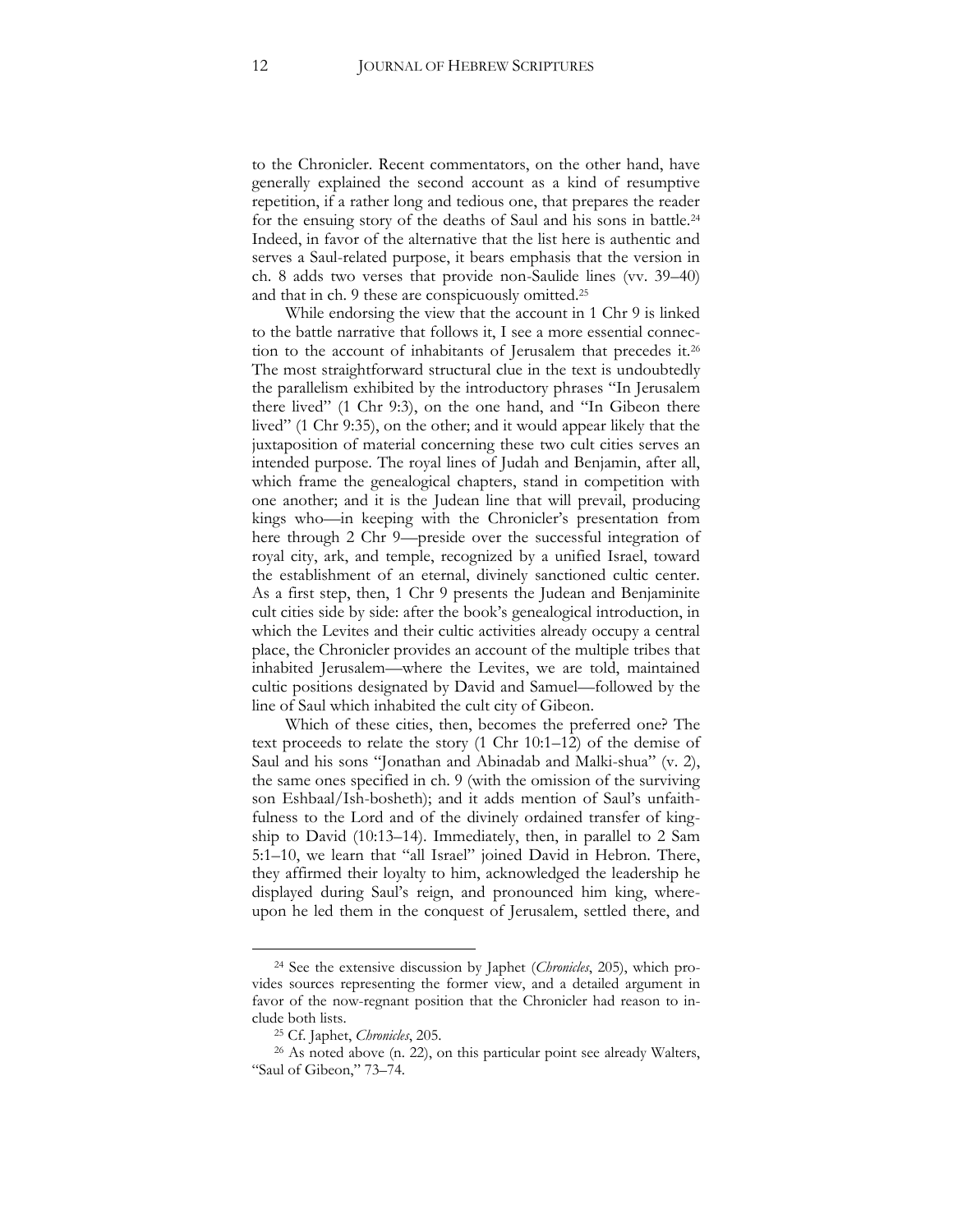grew in stature with the help of God (1 Chr 11:1–9). The Chronicler omits the content of 2 Sam 5:4–5, which relates that David reigned in Hebron for seven years before his conquest of Jerusalem, lest this indicate a break—chronological and structural between the coronation and the conquest.<sup>27</sup>

After a chiastic presentation of the genealogies, then, the text, it would appear, underscores the rejection of Saul and the Benjaminite city of Gibeon in favor of David and the Judean city of Jerusalem by means of another chiastically-arranged unit. Even though Gibeon itself does not appear in ch. 10, the Chronicler makes use of the passage recounting the death of Saul and his sons to impart the fall of Saulide kingship and, by extension, the cult city associated with it. The pattern may be outlined as follows:

- A Cult city of Jerusalem inhabited by multiple tribes (9:2–34)
	- B Cult city of Gibeon inhabited by line of Saul (sons "Jonathan and Malki-shua and Abinadab and Eshbaal") (9:35–44)
	- B' Demise of Saul and sons "Jonathan and Abinadab and Malki-shua" (10:1–14)
- A' Cult city of Jerusalem captured, settled, and built up by David, supported by all Israel  $(11:1-9)^{28}$

In this connection, one final point bears mentioning. The list of inhabitants of Jerusalem in 1 Chr 9:3–34 substantially parallels an account, appearing in Neh 11, of the city's first settlers upon the return from exile. Our text, however, despite referencing the exile of Judah in 9:1, provides no overt indication that these individuals lived in this late period. Indeed, by referring to the appointment of Levites to gatekeeping roles by David and Samuel (1 Chr 9:22), and to oversight provided by Phinehas (v. 20), the Chronicler appears to obscure the sense that this is an account of postexilic settlers. Japhet, accordingly, affirms that the text, by means of such

<sup>&</sup>lt;sup>27</sup> Scholars have recognized that, by omitting David's years in Hebron in this passage—acknowledging them only in the account of his death in 1 Chr 29:27—the Chronicler generates the impression that David ascribed primary and immediate importance to the capture and settlement of Jerusalem; see, e.g., Kalimi, *Ancient Israelite History*, 20. This ideological emphasis on the new cult city underlies the structural objective proposed here. A thematic link between the conquest of Jerusalem in 1 Chr 11 and the list of residents of the city in ch. 9 was already observed by Allen, *NIB*, 377.

<sup>&</sup>lt;sup>28</sup> It bears mention that, whereas some other chiasms, such as the one proposed below for the ark narrative, underscore a direct contrast between what is presented before the midpoint and after it, the present pattern aids in the development of theme by means of a different strategy: the cult cities of the two royal houses—by means of lists of their inhabitants—are placed in parallel to one another in the first half, while the second half employs narrative passages to highlight the fall of one and the rise of the other. This stands as an example of the Chronicler's creativity in generating meaningful patterns utilizing available source material, in this case consisting of two disparate genres.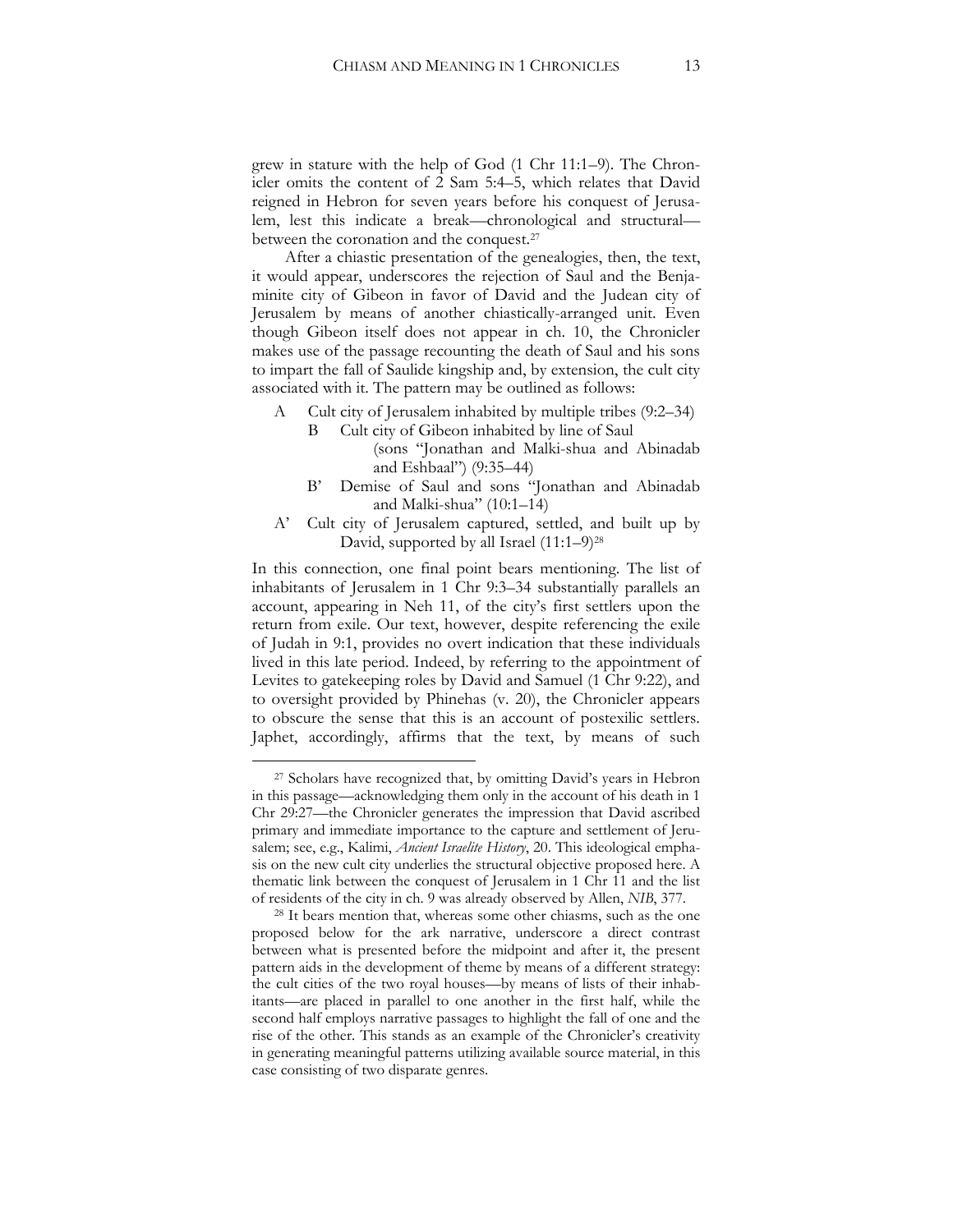references, generates temporal ambiguities that serve "to legitimize the gatekeepers' status" at the time the book was composed.<sup>29</sup>

According to the thesis proposed here, however, the Chronicler gained another advantage by invoking the pre-exilic period. For the account of residents of Jerusalem, in this view, stands in parallel to the ensuing presentation of *early* inhabitants of the rival cult city of Gibeon, including the line of Saul. The Chronicler had good reason indeed, then, to obfuscate the temporal incompatibility between the two lists.<sup>30</sup> Thus, by mentioning Phinehas, Samuel, and David, the text calls to mind the nation's early history, including, prominently, the period of the rise of the monarchy and the conflict, ultimately an enduring one, between the adherents of first king of Israel and those of his Judean successor.<sup>31</sup>

#### **THE SUPPORTERS OF DAVID**

The account of David's rise to the throne concludes with still another chiasm, which contains lists of his military supporters among all Israel, including many Benjaminites.<sup>32</sup> This unit, which

<sup>29</sup> Japhet, *Chronicles*, 216; cf. 208. Already among medieval commentators, there appears a view that ascribes these residents of Jerusalem to the pre-exilic period; see the references to Pseudo-Rashi and the anonymous commentary in manuscript Munich 5, both of the twelfth century, in Y. Berger, *The Commentary of Rabbi David Kimḥi to Chronicles: A Translation with Introduction and Supercommentary* (Brown Judaic Studies, 345; Providence: Brown University, 2007), 107–8. For a summary of scholarship on this question—and on the associated issue of the relationship between the accounts in Chronicles and Nehemiah—see recently Klein, *1 Chronicles*, 262–65. With respect to Pseudo-Rashi's commentary more generally, note the recent exhaustive study by E. Viezel, *The Commentary on Chronicles Attributed to Rashi* (Jerusalem: Magnes, 2010) (Hebrew).

In connection with chiasm in Chronicles, it bears mention that the twelfth-century exegete Rabbi Abraham Ibn Ezra, one of the first medieval figures to recognize this device, offers a creative chiastic reading of 1 Chr 29:11–12, recently published and elucidated by A. Mondschein, "The Philosophical Commentary of R. Abraham Ibn Ezra to 1 Chronicles 29:11–13—A Critical Edition" in S. Vargon *et al*. (eds.), *Studies in Bible and Exegesis IX: Presented to Moshe Garsiel* (Ramat-Gan, Israel: Bar-Ilan University, 2009), 509–44 (Hebrew). Regarding Ibn Ezra's recognition of chiasm more generally, see the material cited by Kalimi, *Ancient Israelite History*, 216 n. 6.

<sup>&</sup>lt;sup>30</sup> Regarding temporal imprecision and other issues related to time in the Chronicler's work, see the important discussions by E. Ben Zvi, *History, Literature and Theology in the Book of Chronicles* (London/Oakville, Conn.: Equinox, 2006), 53–57, 144–57.

<sup>&</sup>lt;sup>31</sup> I speak of enduring tension between the two royal houses in keeping with the premise of this study and those on which it is based. It is precisely such tension which impels the Chronicler to insist that the tribe of Benjamin is, in fact, prominent among those who eventually do recognize the primacy of David and Jerusalem; see immediately below.

<sup>&</sup>lt;sup>32</sup> Discussion of these references to David's Benjaminite supporters—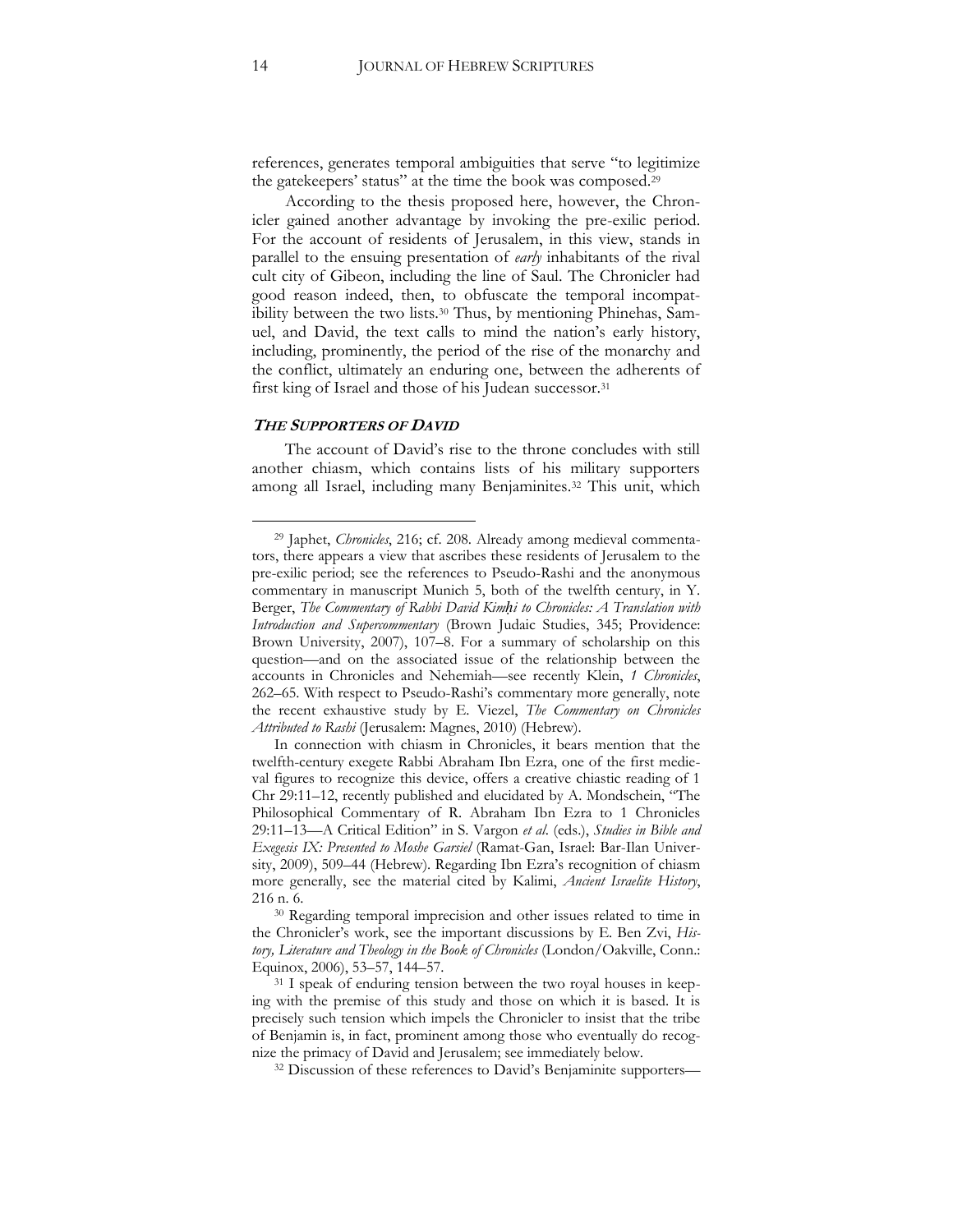extends until the end of 1 Chr 12, might be perceived to begin at 11:10 ("These are David's chief warriors who supported him in his kingship, coronating him together with all Israel in accordance with the Lord's word concerning Israel"), and to take the following form:<sup>33</sup>

- A Supporters at coronation (together with "all Israel")  $(11:10-45)^{34}$ 
	- B Supporters at Ziklag (12:1–8)
		- C Supporters at stronghold (12:9–16)
		- C' Supporters at stronghold (12:17–19)
	- B' Supporters at Ziklag (12:20–23)
- A' Supporters at coronation (together with "all Israel")  $(12:24-41)$

Now it is true that all Israel comes to coronate David already in 1 Chr 11:1, and, accordingly, in line with the initial presentation of this structure by Williamson, scholars have typically affirmed that it begins at the start of the chapter, notwithstanding the incongruous passage in vv. 4–9 which describes David's conquest of Jerusalem.<sup>35</sup> In this view, the final two verses of 1 Chr 12, which speak of a general celebration of David's ascent to the throne, correspond to the coronation scene by all Israel in 11:1–3. Indeed, the attractiveness of this correlation must be acknowledged; yet the problem of 11:4–9 has required proponents of this version of the pattern either to force these verses into the same structural component as vv. 1– 3, or merely to skip vv. 4–9 in their presentation of the chiasm.<sup>36</sup>

1

and of the ideological significance of their endorsement of his leadership—appears in Knoppers, "Israel's First King," 195–99; and Amit, "Saul Polemic," 651–52. For additional, related remarks concerning passages in 1 Chr 8–9 that call attention to Benjaminites who settled in Jerusalem, see Chapter 18 of Amit, *In Praise of Editing*.

<sup>33</sup> As it is presented by J.A. Thompson, the chiasm indeed begins at this point (*1, 2 Chronicles* [NAC, 9; Nashville, Tenn.: Broadman & Holman, 1994], 123).

<sup>&</sup>lt;sup>34</sup> This passage also refers to followers of David from earlier years, but the Chronicler implies that these individuals came to Hebron now for the specific purpose of crowning him king, as noted, for example, by Williamson, " 'We are yours, O David,' " 165.

<sup>&</sup>lt;sup>35</sup> Commentators who present the pattern in this fashion include, inter alia, Williamson, " 'We are yours, O David,' " 169; Allen, *NIB*, 376; Knoppers, *I Chronicles 10–29*, 574–75; Klein, *1 Chronicles*, 298; and P.B. Dirksen, *1 Chronicles* (trans. A.P. Runia; HCOT; Leuven: Peeters, 2005), 160.

<sup>36</sup> Of those mentioned in the previous note, only Williamson (169 n. 17) affirms that vv. 4–9 remain in the pattern as an extension of vv. 1–3. Allen, Knoppers, and Klein, by contrast, leave this passage out of their outlines without further comment. Dirksen cites Williamson's position, but argues that "it is perhaps better to recognize this irregularity, and to assume that the Chronicler was forced by the great significance of this capture directly after the coronation to disrupt his own chiastic structure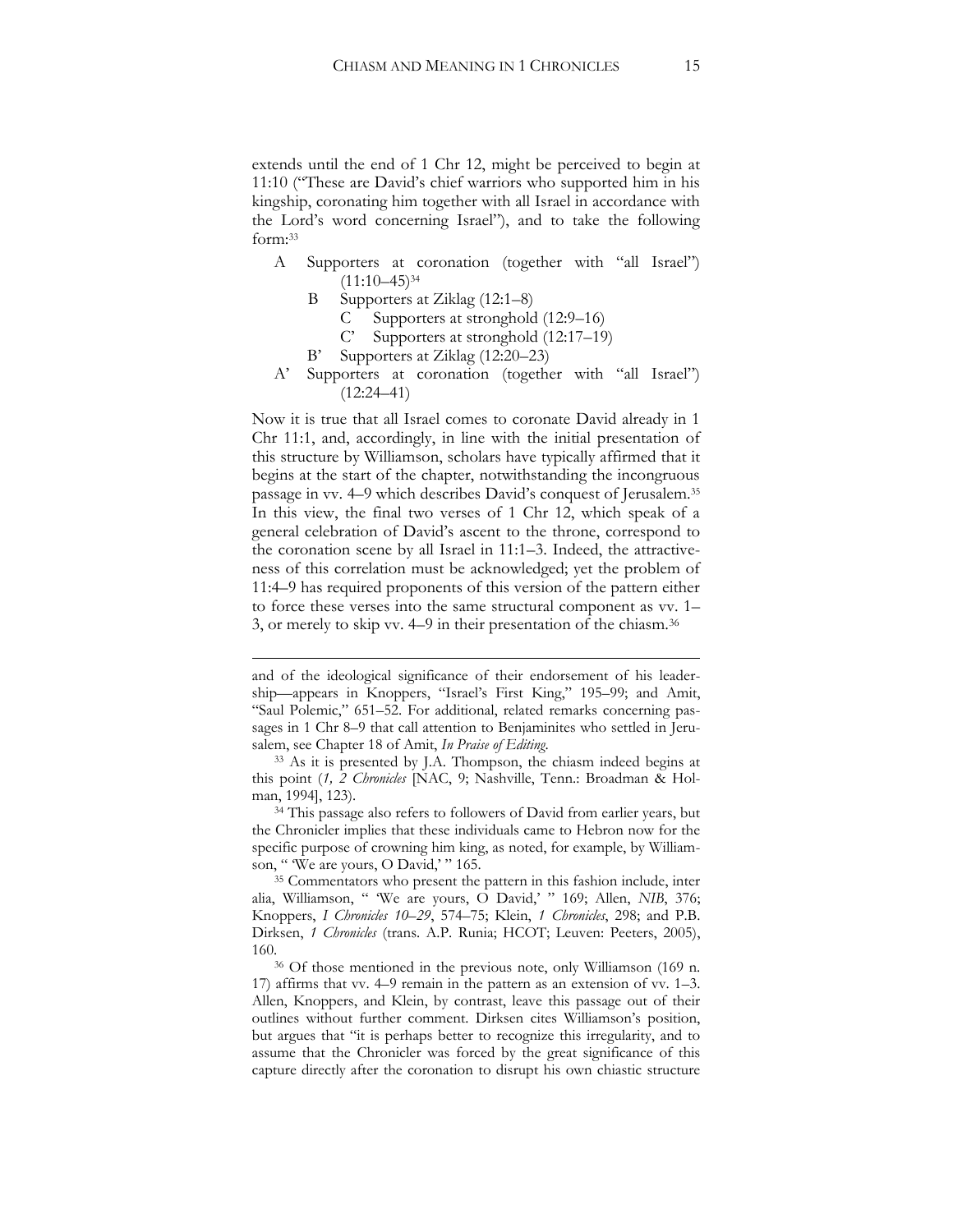If, on the other hand, the pattern is seen to begin at v. 10, whereas vv. 1–9 close out the preceding unit and underscore the rise of David and Jerusalem, vv. 4–9 become essential, while vv. 1– 3 serve to recount the emergence of the Judean king before his conquest of the new cult city. The only drawbacks to this alternative involve the aforementioned celebratory coronation scene at Hebron at the end of ch. 12, which would need:

1. To be viewed as an extension of the preceding account of military personnel who came to support David in that city, rather than as a structural component of its own; and,

2. To bear no structural relationship to the opening scene of ch. 11 despite the similarity that scholars have noted.

These concerns, to be sure, should not be dismissed; and, in order to account for them, one moderately ambitious solution merits serious consideration: the Chronicler deployed the passage contained in 11:1–9 as a point of overlap, servicing two distinct structural units. Especially for those who have chosen to disregard 11:4–9 when presenting the chiasm that comprises chs. 11–12, such an option offers particular appeal: the incongruous verses, which the Chronicler had little choice but to place only after the coronation of David in vv. 1–3, indeed belong not with the present structural unit but with the preceding one. The overlapping units, then, would look as follows, the components of the first one signified here by uppercase alphabetic markings, the latter one by lowercase:

- A Cult city of Jerusalem inhabited by multiple tribes (9:2–34)
	- B Cult city of Gibeon inhabited by line of Saul (sons "Jonathan and Malki-shua and Abinadab and Eshbaal") (9:35–44)
	- B' Demise of Saul and sons "Jonathan and Abinadab and Malki-shua" (10:1–14)
- a Coronation of David by all Israel (11:1–3)
- A' Cult city of Jerusalem captured, settled, and built up by David, supported by all Israel (11:4–9)
	- b Supporters at coronation (11:10–45)
		- c Supporters at Ziklag (12:1–8)
			- d Supporters at stronghold (12:9–16)
			- d' Supporters at stronghold (12:17–19)
		- c' Supporters at Ziklag (12:20–23)
	- b' Supporters at coronation (12:24–39a)
- a' Coronation of David by all Israel (12:39b–41)

<u>.</u>

here and to confine the structure to the recognition of and support of David" (1 Chronicles, 160). Similar articulations appear in S.L. McKenzie, *1–2 Chronicles* (Abingdon Old Testament Commentaries; Nashville, Tenn.: Abingdon, 2004), 124–25; and in Japhet, *Chronicles*, 234.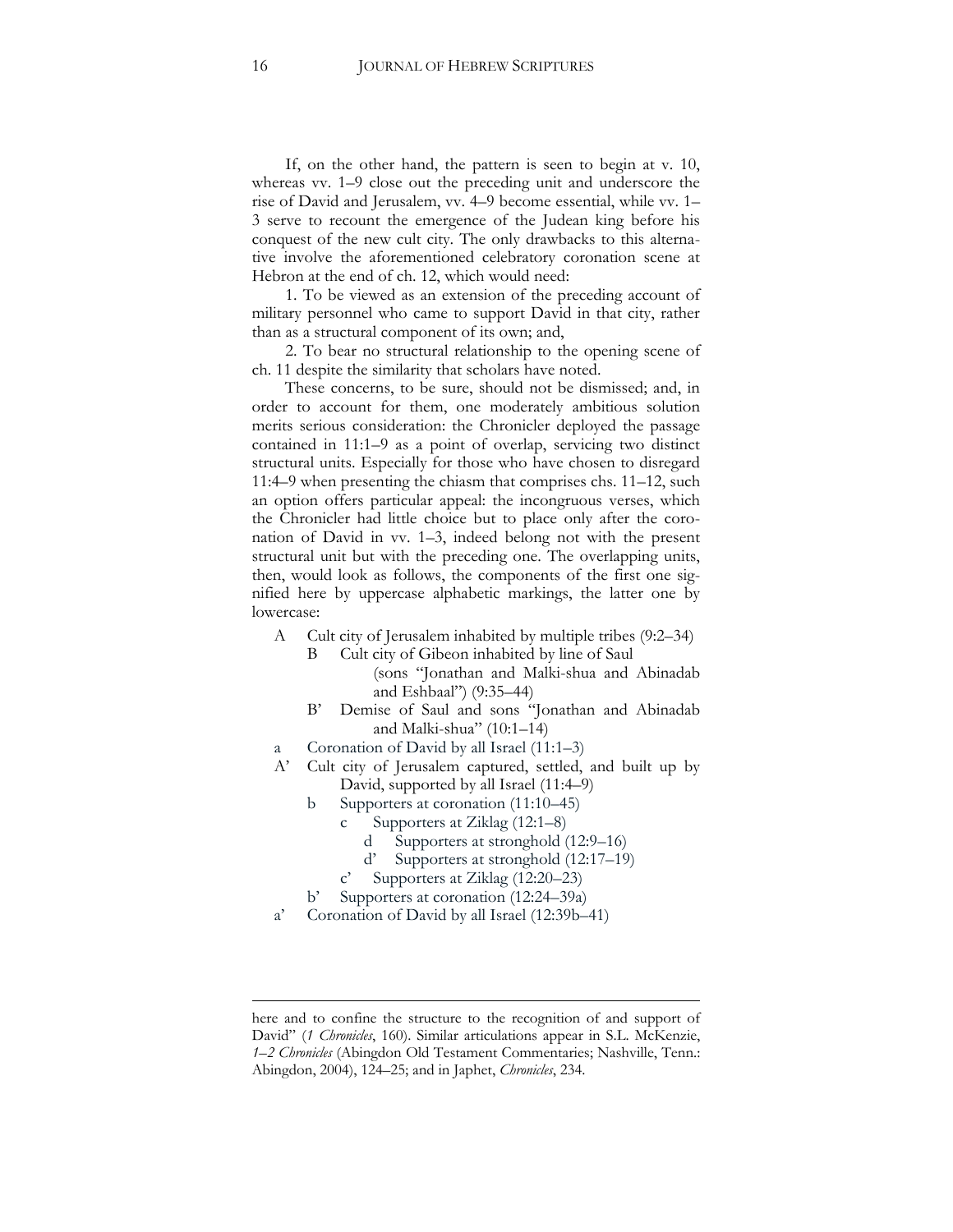If an option of this sort is to be pursued, some will doubtless prefer to present 11:1–9 as a single component, even as it services two patterns. To those, on the other hand, who would resist the suggestion of any kind of structural overlap, I submit—in keeping with the initial argument provided above—that the more persuasive remaining alternative is to identify v. 10 as the beginning of the latter chiasm, leaving 11:1–9 as the culmination of a pattern that includes chs. 9–10. For by acknowledging the two Israelite cult cities and then recounting the demise of Saul and his sons, those preceding chapters thereby serve a clear-cut purpose that accounts for their inclusion and position in the book—underscoring the firm rejection of the Benjaminite royal house *and cultic center*, which leads, in turn, to the uncontested recognition of the kingship of David and of the newly established cult city of Jerusalem.

#### **3. CHIASTIC PATTERNS IN 1 CHR 13–16**

#### **THE ARK NARRATIVE**

 $\overline{a}$ 

We now proceed to 1 Chr 13:1–16:1, where the Chronicler resumes the story of David's royal activities by means of an adaptation of material appearing in 2 Sam 5:11–6:20.<sup>37</sup> The most striking difference in the account in Chronicles involves the structural position of one substantial segment: the story of the celebratory transport of the ark by carriage, a transgression that leads to the death of Uzza. In Samuel, this event appears after David's defeat of the Philistines, and it is immediately followed by the successful transport of the ark to Jerusalem by Levites. In Chronicles, however, the initial, failed transport is the first event recounted in the unit.

According to a recent, astute proposal by Zalewski, the Chronicler, by means of this single change in arrangement, generates a chiasm that underscores a crucial reversal of fortune for King David. <sup>38</sup> First, the transport of the ark by Levites, which appears at the end of the unit, presents a contrast to the opening, fateful attempt to haul it by carriage. What is more, the defeat of the Philistines now occupies a structural position that places it in oppo-

<sup>&</sup>lt;sup>37</sup> I speak of the Chronicler working off a text resembling that of Samuel in keeping with the majority opinion among scholars. It must be emphasized, however, that the alternative position, which maintains that Chronicles and Samuel–Kings contain fundamentally independent adaptations of a common core of material, remains consistent with the proposals advanced here. This minority view finds its most important expression in the studies of A.G. Auld, *Kings Without Privilege: David and Moses in the Story of the Bible's Kings* (Edinburgh: T&T Clark, 1994); and Rezetko, *Source and Revision*. Note further the sources cited by Rezetko, *Source and Revision*, 6–7 n. 11; and the variation of this approach in R.F. Person, Jr., *The Deuteronomic History and the Book of Chronicles: Scribal Works in an Oral World* (Ancient Israel and Its Literature, 6; Atlanta: SBL, 2010).

<sup>38</sup> Zalewski, *Ark Narrative*, 74–75.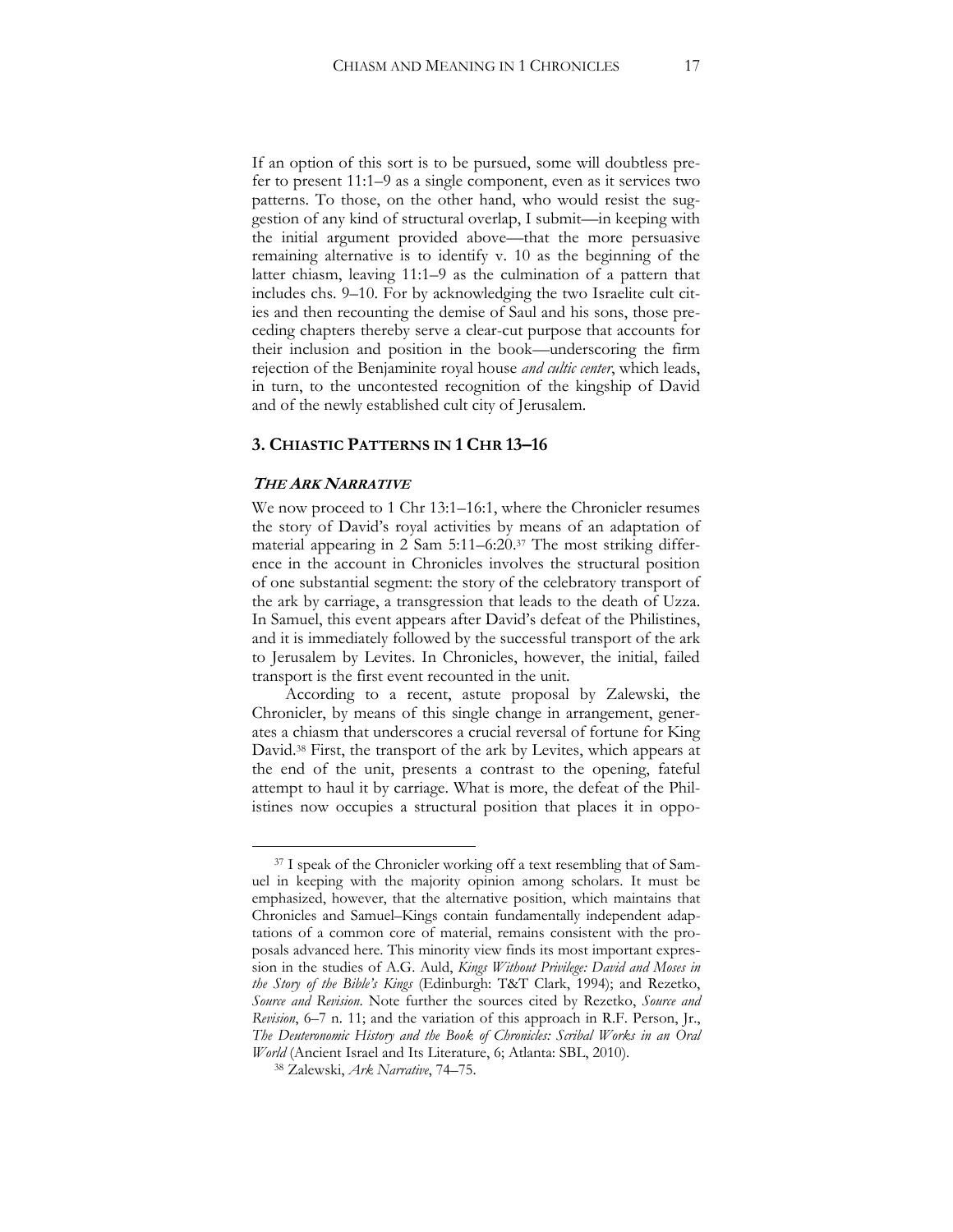sition to the death of Uzza—these two events being unmistakably linked by David's respective reactions to them. In the wake of Uzza's demise, we are told that "David became dejected because the Lord made a breach (pāraș . . . pereș) by way of Uzza, and he called that place pereș 'uzzâ . . . " (1 Chr 13:11). By contrast, after the king's men defeat the Philistines in battle, we learn that "David said, 'God breached my enemies . . . like a breach made by water (*pāraṣ* . . . *kĕpereṣ* . . . )'; so they named that place *ba'al pĕrāṣîm*'  $(14:11).39$ 

Now one might, at this point, identify the passage appearing between these two events, which recounts the favorable personal fortunes of David, as a turning point that stands by itself at the center of the pattern. Zalewski, however, offers a clever alternative, positing that David's good fortune stands in parallel to the blessings that God bestows upon Obed-edom when the chastened king diverts the ark to this Levite's house.<sup>40</sup> For after "the Lord blessed the house of Obed-edom and all that was his" (1 Chr 13:14), the text relates that Hiram sent to David workers along with materials to build *him* a "house," a development that persuaded the Judean monarch of the Lord's endorsement of his kingship (14:1–2). Furthermore, in the midst of an otherwise rather unadorned enumeration of members of various Levite families, 1 Chr 26:4–5 tells us that Obed-edom fathered eight sons *because God blessed him*. Accordingly, commentators note that the Lord's blessing of "the house of Obed-edom and all that was his" in our passage was pointedly taken by the Chronicler to convey, if inexplicitly, the granting of sons.<sup>41</sup> In turn, much as the building of David's

<sup>40</sup> Zalewski, *Ark Narrative*, 75. Regarding the Chronicler's identification of Obed-edom as a Levite, see recently N. Tan, "The Chronicler's 'Obed-edom': A Foreigner and/or a Levite?" *JSOT* 32 (2007), 217–30.

<sup>41</sup> The observation is made by, among others, Japhet, *Chronicles* 455– 56; Knoppers, *I Chronicles 10–29*, 867; and Klein, *1 Chronicles*, 490.

<sup>39</sup> Several interpreters note the repeated play on this term; see, e.g., T.C. Eskenazi, "A Literary Approach to Chronicles' Ark Narrative in 1 Chronicles 13–16," in A. Beck (ed.), *Fortunate the Eyes that See: Essays in Honor of David Noel Freedman in Honor of His Seventieth Birthday* (Grand Rapids: Eerdmans, 1995), 258–74 (264–67).

I strongly endorse these connections, and, in turn, their potential to contribute to a chiastic pattern, even though the components in the first half of the sequence are notably shorter than the corresponding ones in the second half. This is an instance where, by means of one ingenious move—i.e., the repositioning of the account of the failed transport of the ark—the Chronicler managed to generate the correlations necessary for a chiasm; and in light of the thematic and lexical parallels highlighted by Zalewski that are cited here, it could well have been decided that the structure was best left alone at that point, presumed to be discernible to the ancient reader sensitive to the presence of this kind of literary device. The alternative, which would have involved reworking passages familiar from the book of Samuel merely for the sake of creating balance of length, might also have run the risk of awkwardness and artificiality.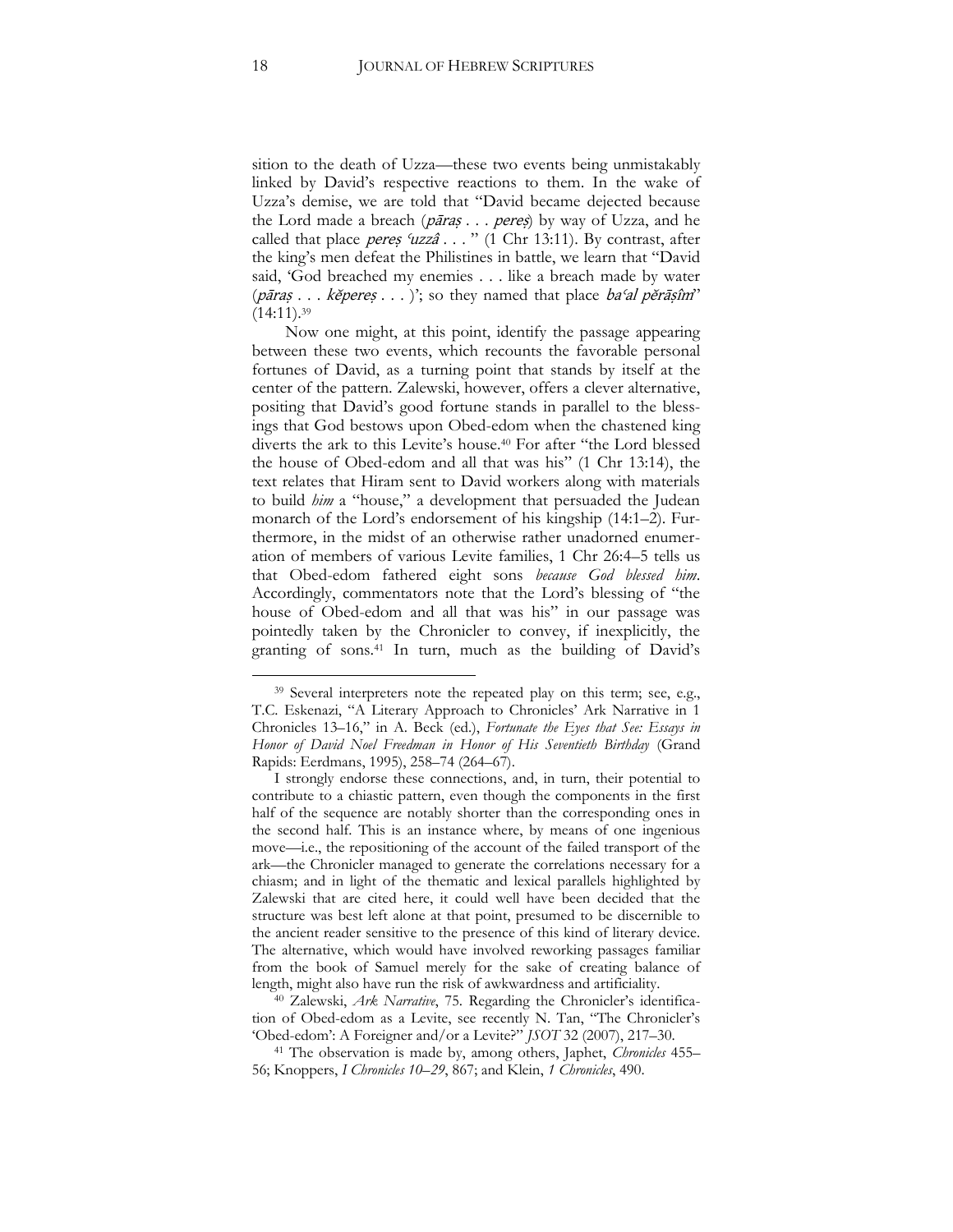"house" recalls the blessing granted to Obed-edom's "house," the king's fathering of children may likewise correspond to the implicit expansion of this fortunate Levite's family.

In the chiastic pattern soon to be outlined, I have incorporated this more ambitious, if nonessential, alternative. Before presenting the chiasm, however, I wish to suggest, in light of the broader thesis of this study, that it contains still another set of corresponding elements.

Observe that, at the very beginning of 1 Chr 13, the Chronicler adds an introduction (vv. 1–5), which contains David's proposal that the community of Israel should "transfer the ark of God to us because we did not seek it out in the days of Saul" (v. 3). Consider further that, in the pattern under discussion, the transport of the ark by carriage is structurally distinct from its tragic conclusion; for the account of Uzza's death—standing independently corresponds to the defeat of the Philistines. It seems reasonable to suggest, therefore, that the celebratory transport by Levites, too, stands apart from its conclusion, the successful placement of the ark in its proper location. The culmination of that transfer, celebrated by all Israel, corresponds rather to the aforementioned proposal by David to the entire community at the start of ch. 13. Of central importance, in the final scene the text retains an anomalous reference to Michal "daughter of Saul" peering down disdainfully upon David (15:29), in a way that, as commentators have suggested, underscores the problematic attitude of the house of Saul toward the ark of God.<sup>42</sup> This allusion to the fallen Benjaminite king thereby correlates with the pointed comment by David in the Chronicler's introductory scene, "because we did not seek it out in the days of Saul."

The pattern, then, may be presented as follows:

<sup>42</sup> See, among many others, Knoppers, *I Chronicles 10–29*, 626, departing from an earlier affirmation by E.L. Curtis and A.A. Madsen that the inclusion of this line reflects the "unskilful art of the Chronicler" (ICC, 24; *A Critical and Exegetical Commentary on the Books of Chronicles* [Edinburgh: T&T Clark, 1910], 219). Even though the Chronicler was working off the text of Samuel here, the inclusion of the line about Michal is noted to be especially striking for several reasons: 1) the Chronicler omits the subsequent material in Samuel that clarifies the reason for her scorning David; 2) much of the account leading up to the reference to Michal is substantially different from what appears in Samuel, which suggests that this line too would not have been included just to leave the source material intact; and, 3) the Chronicler deftly neutralizes any hint that David was dancing immodestly, the reason for Michal's discontent in Samuel.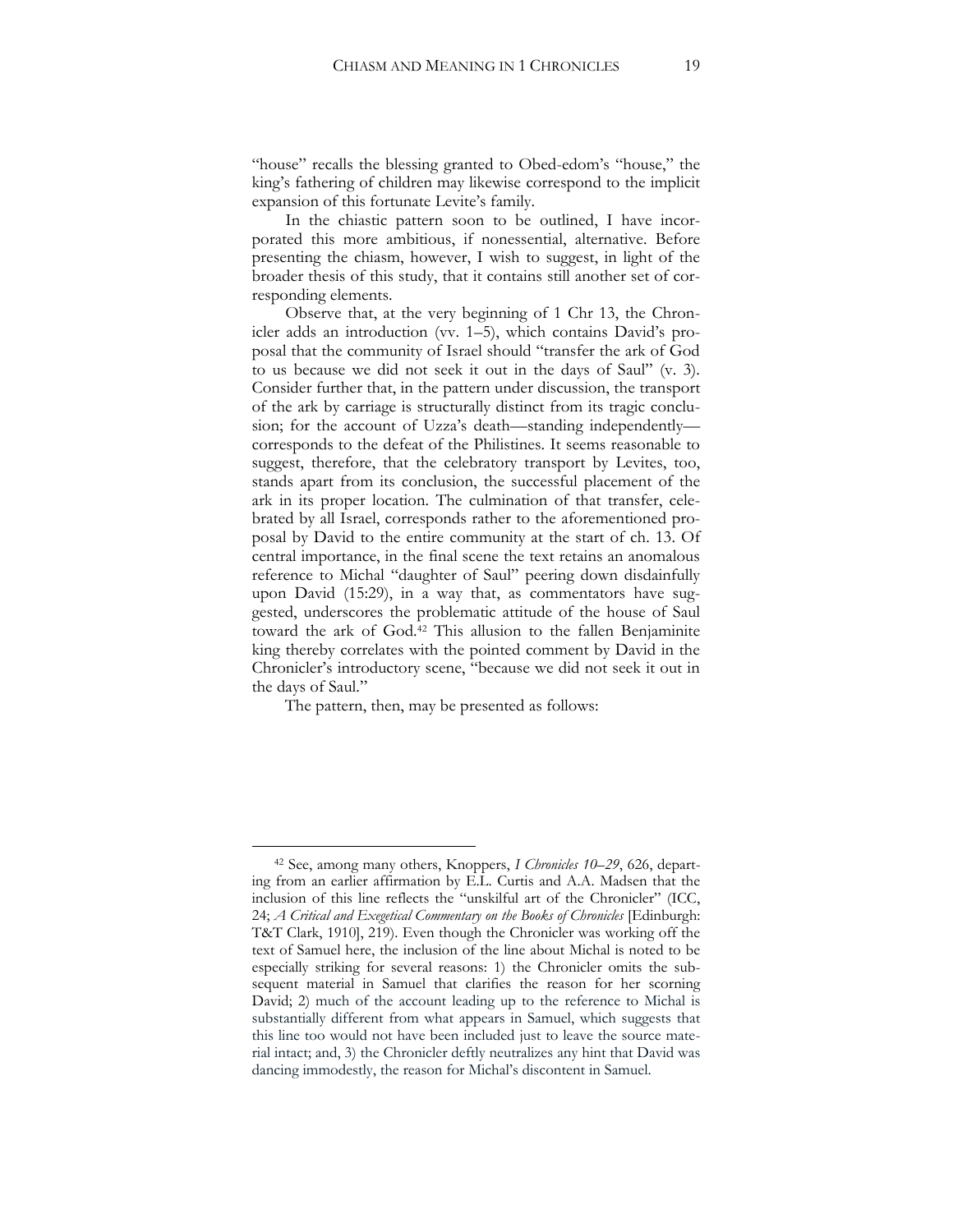- A David and Israelites resolve to transfer ark to Jerusalem "because we did not seek it out in the days of Saul"  $(13:1-5)$ 
	- B Celebratory procession: ark transported by carriage  $(13:6–8)$ 
		- C Death of Uzza: the Lord pāraṣ pere<sup>ṣ</sup>; place named *pereș 'uzzâ* (13:9–11)
			- D God blesses "Obed-edom's house and all that was his" (sons? cf. 1 Chr  $26:4-5$ )  $(13:12-14)$
			- D' God favors David: king receives materials to build "house," begets sons (14:1–7)
		- C' Defeat of Philistines: God *pāraș* . . . *kĕpereș* . . . ; place named baʿal pĕrāṣîm (14:8–17)
	- B' Celebratory procession: ark transported by Levites  $(15:1–24)$
- A' David and Israelites transfer ark to Jerusalem; "daughter of Saul" disdains David's celebration (15:25–16:1)

Note, furthermore, that back in ch. 10 the Chronicler attributes Saul's fall to his having neglected to "seek out the Lord" (v. 14), a phrase widely observed to resemble David's assertion, in the first component of our chiasm, that Israel did not "seek out" the ark of God "in the days of Saul."<sup>43</sup> Fittingly, then, in the proposed corresponding element of the pattern, "the daughter of Saul," by scorning David's conduct, shows bitter resentment toward what she sees as an excessive expression of joy at the expense of her displaced, fallen father, whose inadequacy in the very matter of "seeking out" the ark—and the God whose name it bears brought the Benjaminite royal house to its end.

In the eyes of Michal, then, David's transfer of the ark and attendant celebration amount to a stinging blow to the legacy of Saul's kingship. For the reader, on the other hand, the scene simultaneously marks the culmination of an elegant literary pattern conveying one of the many successes of David, as he continues the incremental process of unifying Israel around a perpetual cultic center in Jerusalem.

#### **THE AFTERMATH AND THE SONG OF PRAISE**

 $\overline{a}$ 

In the narrative in Samuel, after the ark is placed in its proper location and offerings are brought, David blesses the nation and distributes food, after which the people disperse and the king returns

<sup>43</sup> Klein, in our context, calls attention to the earlier references to Saul's neglect to "seek out" both God and the ark, seeing the line about Michal as underscoring "a moral contrast between the first two kings" (*1 Chronicles*, 357). To be sure, he does not, as in my formulation, understand her reaction as a pained expression that David's transfer of the ark punctuates her father's loss of the throne. To Klein's remarks, cf. Japhet, *Chronicles*, 308, and Knoppers, *I Chronicles 10–29*, 626.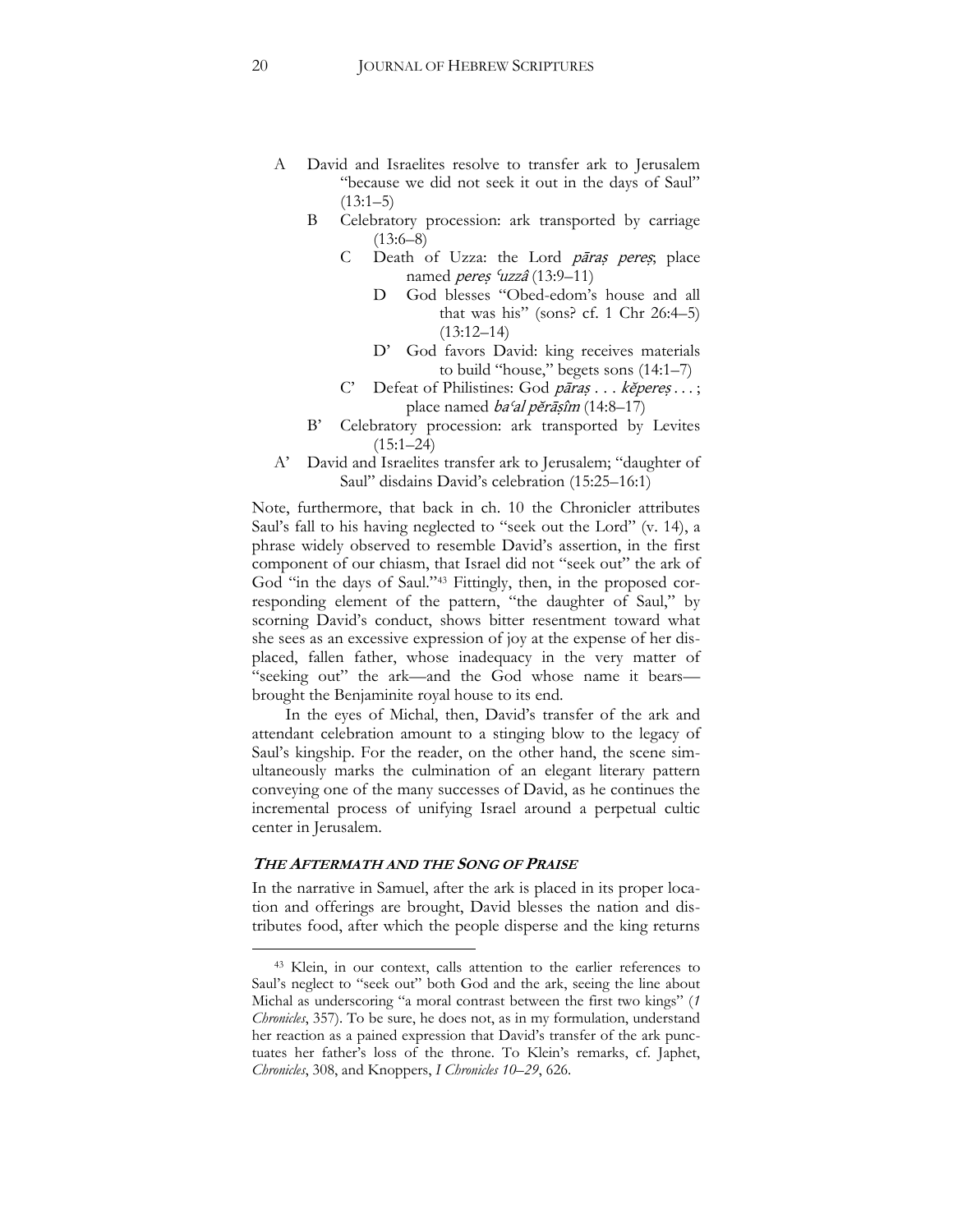home to bless his household (2 Sam 6:18–20). The Chronicler, however, places a substantial separation between these two blessings (1 Chr 16:2–3, 43), thereby deploying them as a frame for the next chiastic unit.<sup>44</sup>

As first observed by Hill, the song in 1 Chr 16:8–36 follows a chiastic arrangement that is artfully constructed out of three different psalms.<sup>45</sup> But as Japhet and Selman have noted, a structure of this kind in fact extends to the narrative that precedes and follows the poem.<sup>46</sup> According to both of these scholars, the pattern begins at the very start of the chapter; and more recently, Klein, building upon Japhet's argument, has included the account of the ark's transfer to Jerusalem (1 Chr 15:25–29) within the first component of the chiasm.<sup>47</sup>

As already seen, however, there is reason to ascribe the transfer of the ark, including its placement in a newly prepared location in 16:1, to a prior chiastic pattern. Accordingly, I propose that the new structure begins at 16:2, where, appropriately, we encounter the first of the two blessings that serve as its frame. We may allow the remaining components of the chiasm, a version of which appears below, to speak for themselves:

<sup>44</sup> The correlation between the two blessings is noted by Selman in his presentation of the chiasm (*Chronicles*, 166).

<sup>45</sup> Hill, "Connective Structure." Regarding the song's artistry, see the collection of sources in Klein, *1 Chronicles*, 362, including some early treatments, since discredited, denying that it is secondary to the parallel material in Psalms.

<sup>46</sup> Japhet, *Chronicles*, 312; Selman, *Chronicles*, 166. Neither Japhet nor Selman cites Hill's study, and it is notable that their presentations of the chiasm merely place the poem at the center, without assigning to it any internal correspondences. Hill's position is in fact pointedly rejected by J.W. Kleinig, *The Lord's Song: The Basis, Function and Significance of Choral Music in Chronicles* (JSOTSup, 156; Sheffield: Sheffield Academic Press, 1993), 142 n. 2; and J.M. Street, *The Significance of the Ark Narrative: Literary Formation and Artistry in the Book of Chronicles* (Studies in Biblical Literature, 129; New York: Peter Lang, 2009). Neither Kleinig nor Street, however, was working with the broad chiasm suggested by Japhet and Selman. In my opinion, the persuasiveness of the broader correlations suggests that the Chronicler was actively seeking to generate a chiastic arrangement, and quite probably intended for the correspondences noted by Hill to be part of the structure. It emerges, in any event, that the outline I provide below is the first one to present all this material together.

<sup>47</sup> Klein, *Chronicles*, 351. Klein, too, despite an awareness of Hill's study (162), leaves out any correspondences within the song itself in his presentation of the chiasm.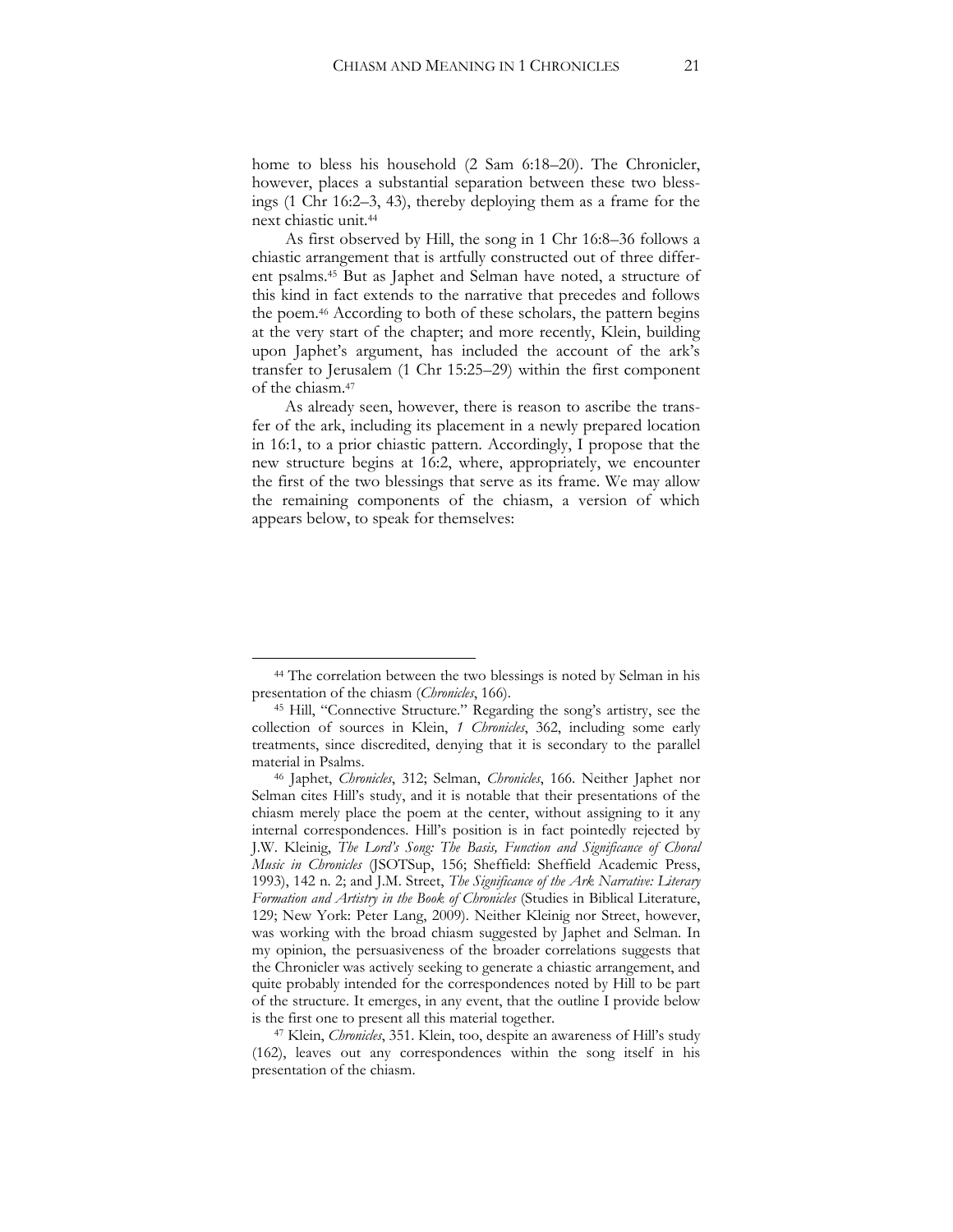- A David blesses and feeds the people (16:2)
	- B David appoints Levites to service of the ark (16:3–6)
		- C Role of Asaph and his sons is highlighted (16:7)
			- D "Praise the Lord . . . " (16:8)
				- E "Sing to the Lord  $\ldots$  " (16:9–22)
				- E' "Sing to the Lord  $\ldots$  " (16:23–33)
			- D' "Praise the Lord . . . " (16:34–36)
		- C' Role of Asaph and his sons is highlighted (16:37)
	- B' David appoints Levites to service of the ark, and of the cultic center in Gibeon (16:38–42)
- A' People disperse; David turns to bless his household (16:43)

With the ark now in its proper location in Jerusalem, the king is now in position to move to the next step: preparing for the construction of a temple in the city, which will house the ark and become the new, permanent cultic center of Israel. Indeed, when David identifies the precise location for this temple, he pointedly affirms that it will function to replace the shrine at Gibeon (1 Chr 21:29–22:1). Only after these preparations are complete does the newly appointed King Solomon—having just been granted the wisdom to guide the nation—turn away from Gibeon in the direction of Jerusalem, where his erection of a permanent sanctuary will endow the city with its ultimate stature (2 Chr 1:13). For it is upon that sanctuary's completion that the Lord, in the wake of the efforts of both David and Solomon, will unequivocally affirm that he has "chosen and consecrated this House for [his] name to be there forever" (7:16).

## **4. SUMMARY, METHODOLOGICAL IMPLICATIONS, AND A PROPOSAL FOR 1 CHR 17–29**

#### **SYNOPSIS OF CONCLUSIONS**

Recent studies have proposed that, as late as the Persian period, Benjaminites identifying with the legacy of Saul vied for political prominence while advocating for the centrality of the cultic location associated with their tribe.<sup>48</sup> In this view, the book of Chronicles, by pointedly rejecting Gibeon and the Saulides and underscoring the unified recognition of David by all Israel, reaffirms the exclusive standing of Judean rule and of the sanctuary in Jerusalem. According to the argument presented here, structural considerations, too, suggest that this was among the Chronicler's objectives. For by making extensive use of chiasm, our author craftily adapts and arranges blocks of source material in a way that gives expression to the displacement of Saul and his cult city by David and his own.

<sup>48</sup> See above, n. 8.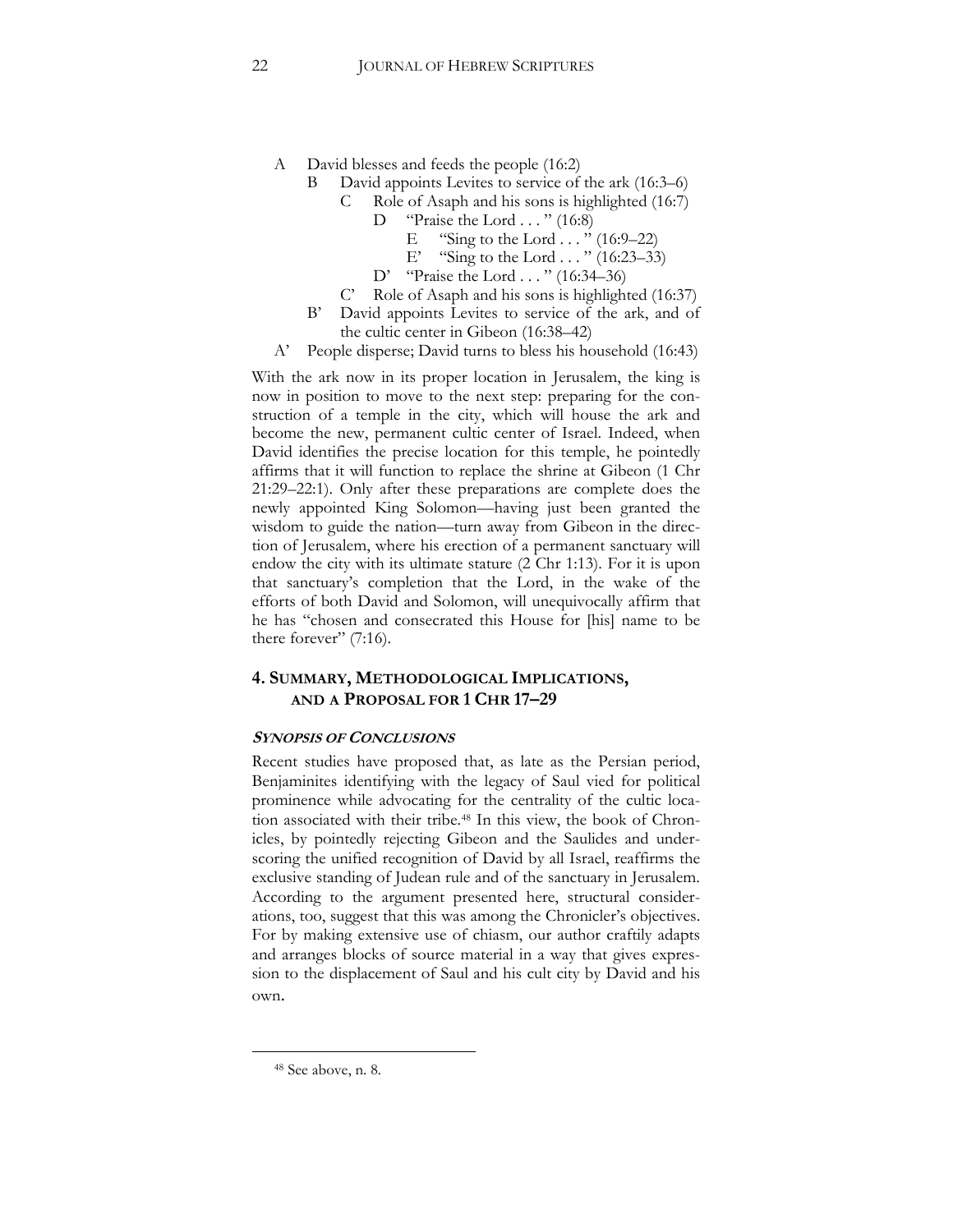It will be helpful to provide a detailed summary of my conclusions before considering some of their further implications for the interpretation of Chronicles:

1. 1 Chr 9 serves primarily to set up an opposition between Jerusalem, the cult city of David, and Gibeon, the cult city of Saul. To make the two parts of the chapter correspond better to one another, the text gives the impression that the individuals specified as inhabitants of Jerusalem lived well before the exile, as did the residents of Gibeon named subsequently. The demise of Saul recounted in ch. 10 signifies a rejection of not only his kingship but the cultic location associated with it. David's conquest and settlement of Jerusalem in the early part of ch. 11 then underscores the rise of the new cult city. Together, all this material forms a chiasm, much like the preceding genealogies where the royal tribes of Judah and Benjamin serve as a frame and the Levites occupy the center. The list of Gibeonites in ch. 9, although a duplication of what appears a chapter earlier, not only is authentic but makes an essential contribution to the structure and ideological force of the sequence. In 11:1–9, to maintain focus on the rise of David and his conquest of Jerusalem—and thereby keep the structural unit intact—the text omits reference to his seven-year reign in Hebron despite its presence in the parallel text in Samuel. Significantly, the chiastic arrangement of the sequence highlights a thematic turn, involving the rejection of one cultic location in favor of another.

2. As the starting point of a new unit, 1 Chr 9 bears no structural connection to the preceding material, even as it picks up on the matter of the Benjaminite–Judean rivalry in relation to the cult. Accordingly, it exhibits no correspondence to 1:1–2:2. Rather, the world ancestry and Patriarchal genealogies at the beginning of the book are best seen to form an independent unit that itself consists of two successive chiastic patterns.

3. The chiastic presentation of supporters of David in 1 Chr 11–12 may be seen to commence at the transitional statement in 11:10, which immediately follows the account of the Judean king's conquest of Jerusalem. Alternatively, this new chiasm begins at the start of the chapter and overlaps the pattern that precedes it, so that the material in 11:1–9 services both structures. If this is the case, there is reason to divide these nine verses into two sections, so that vv. 1–3 correspond to the final scene in ch. 12 where all Israel celebrates David's coronation, and vv. 4–9 conclude the earlier pattern which underscores the rejection of the old cult city in favor of the new.

4. The ensuing sequence recounting the transfer of the ark of God to Jerusalem, which begins at 1 Chr 13:1, exhibits a chiastic arrangement that culminates in 1 Chr 16:1 with the placement of the ark in its designated location. This structure gives expression to a reversal, whereby David, recognizing the favor that God has shown him, corrects the error in cultic procedure that caused his original effort at moving the ark to end in tragedy. Framing this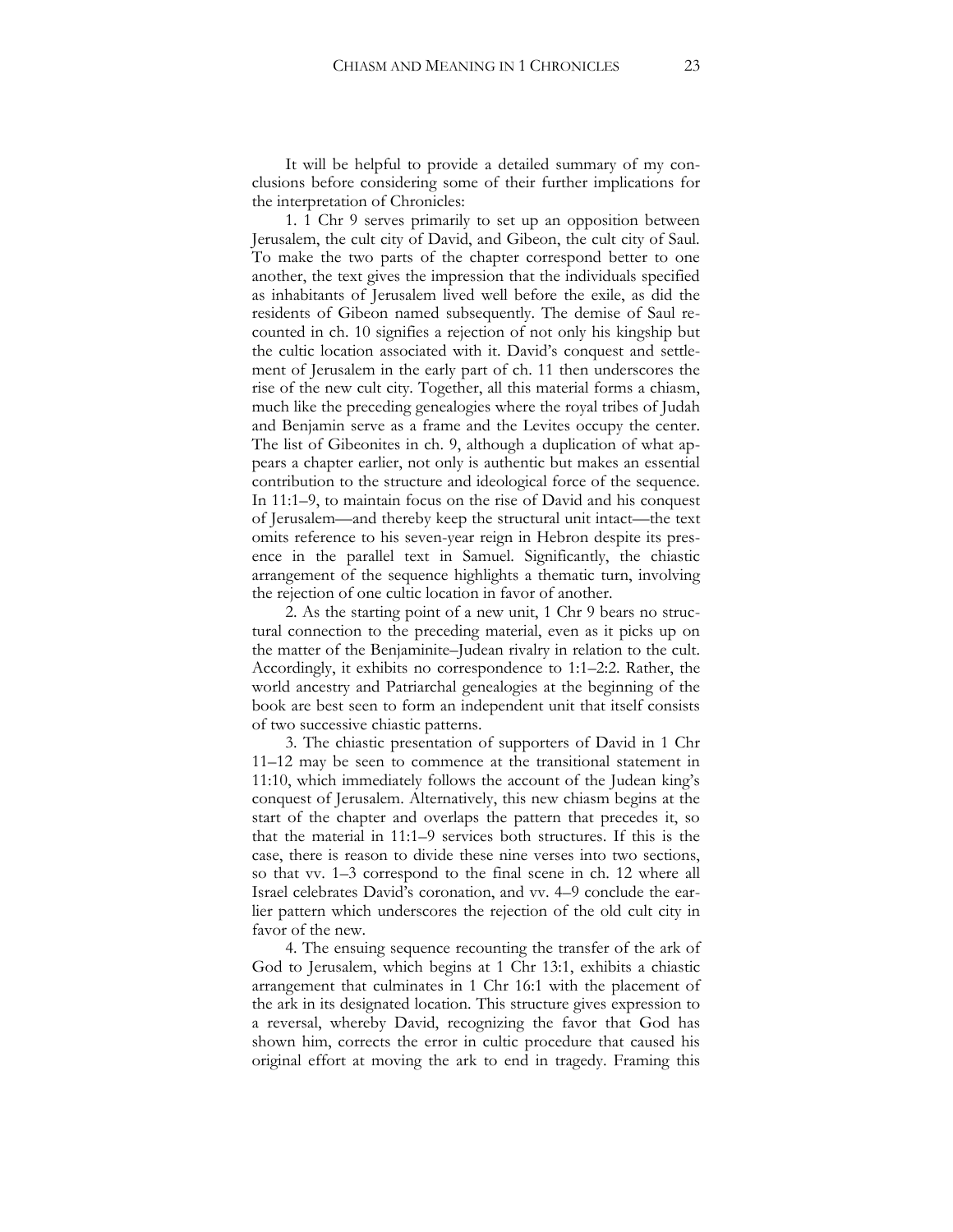pattern are allusions to Saul's failure to transfer the ark to the central cultic location, which signifies his neglect to "seek out" the Lord. In this way, David's cultic achievements, signifying his own religious triumph, once again stand in contrast to the fateful inadequacies of Saul. The Chronicler's effort to construct this frame accounts for the reference, near the end of the unit, to the "daughter of Saul" scorning David's celebration; for this reaction highlights Michal's pained recognition that David has scored a historic success in precisely the matter that doomed her father's kingship.

5. The chiasm that encompasses the song and its narrative frame in 1 Chr 16 begins at v. 2, after the transfer of the ark is complete. Fittingly, this verse contains a reference to the blessing that David bestowed upon the people, which corresponds to the blessing that he directs toward his household at the end of the chapter.

#### **RAMIFICATIONS FOR INTERPRETING CHRONICLES**

From all of the above, it follows not only that the Chronicler produced a series of expansive chiastic patterns out of sizable blocks of source material, but that these structures make a key contribution toward the development of the book's theological message. If the conclusions drawn here are judged to be largely correct, considerations of broad design must, accordingly, occupy a prominent place in the exegesis of Chronicles. For example, questions that have been raised concerning the authenticity of any particular passage—for example, the material in 1 Chr 23–27 describing David's organization of the cult—would properly be assessed with reference to the role that the passage in question might play within a larger structure.<sup>49</sup>

Moreover, if the book's message is indeed communicated substantially by way of chiastic deployment of earlier texts, then a new approach must emerge toward questions about the motive for the incorporation or exclusion of material. For according to this conception of the Chronicler's work, not only does the book chiefly serve a theological purpose rather than a historical one, but it would be misleading, even if technically accurate, to describe Chronicles as a theologically-driven retelling of history. Rather, toward the goal of affirming certain specific points of theology, the book selects, adapts, and arranges familiar historical narratives and various types of lists, presuming that, as appropriate, its audience will:

<sup>49</sup> Regarding the authenticity of 1 Chr 23–27, see, e.g., the helpful summary and discussion in W.M. Schniedewind, *The Word of God in Transition: From Prophet to Exegete in the Second Temple Period* (Sheffield: Sheffield Academic Press, 1995), 165–70.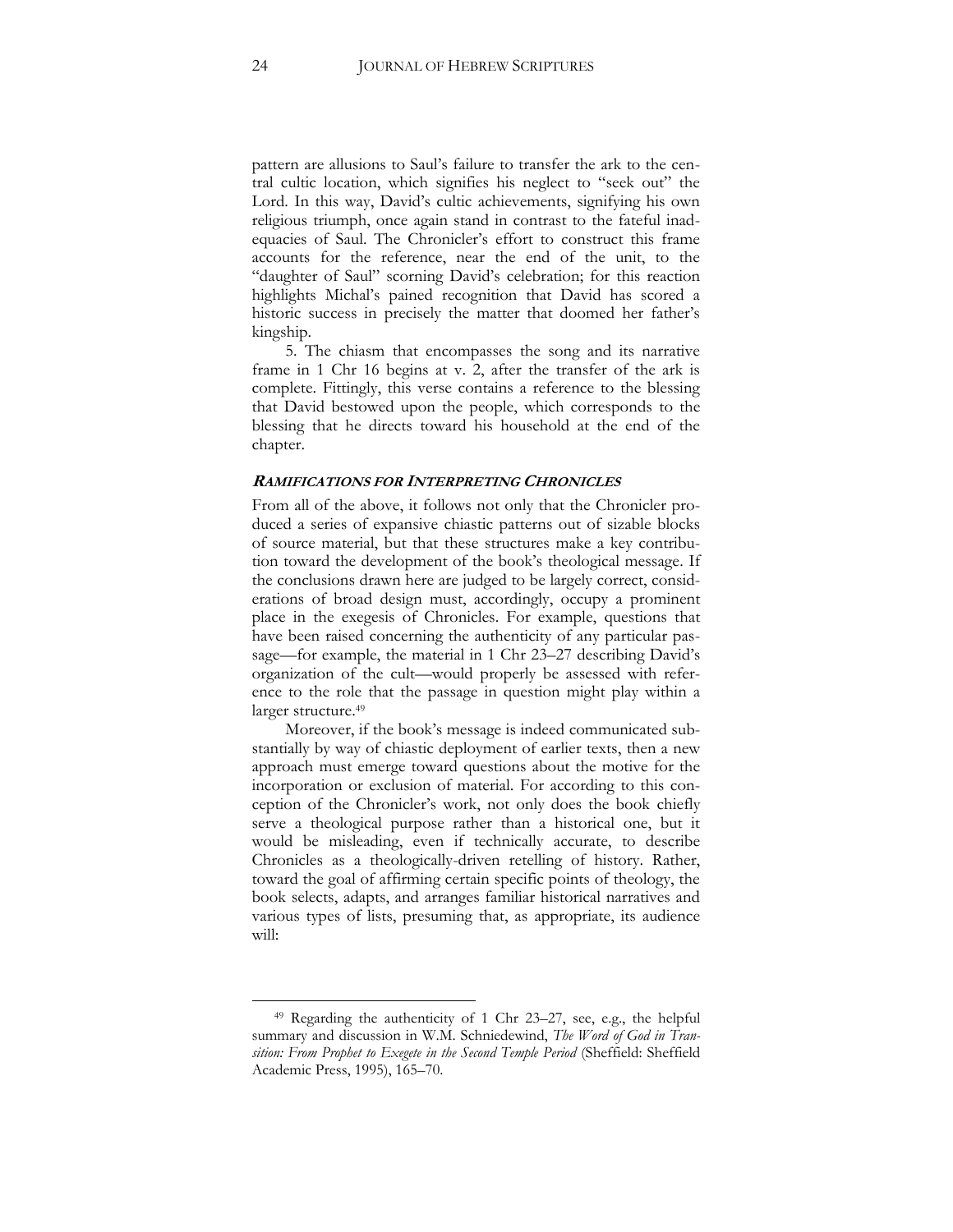1. Apply a vertical reading strategy rather than linear one; and, accordingly,

2. See the detailed accounts—historical and otherwise—that form the basis of the work as fundamentally subordinate to the wider message conveyed by the patterns that these accounts help to generate.<sup>50</sup>

With an eye toward this broad conception of the book, then, I conclude with some thoughts regarding the account of David's activities in 1 Chr 17–29, which immediately follows the patterns already discussed and precedes the widely-recognized chiastic presentation of the Solomon material in 2 Chr 1–9. Notably, Williamson sees these thirteen chapters as a unified segment, one that relates to David's initiative to build a house for God. <sup>51</sup> Following this understanding, in turn, we shall evaluate this material as a single unit when considering its design.

It will be observed that the beginning, middle, and end of this selection exhibit a close relationship. In 1 Chr 17, in a speech transmitted by the prophet Nathan, God insists that the temple be built not by David but by an heir to his throne; and the king responds with a deferential, acquiescent prayer. In ch. 22, in a speech to Solomon that cites this prophecy, David charges his son to build God's house in a newly identified location; and he instructs the people to support Solomon's efforts. Finally, in chs. 28–29 before relinquishing power and meeting his death (29:21–30)— David strikes similar themes in a series of speeches to Solomon and the people, again citing Nathan's prophecy; and he adds another prayer, offering praise to the Lord and petitioning him to grant success to the next king.<sup>52</sup>

Observe also that 1 Chr 22, the middle passage, is flanked by initiatives taken by David to perform a census of his subjects. In ch. 21, over Joab's own objection (v. 3), the general follows, if incompletely (v. 6), the king's ill-conceived orders to count the people; and this leads to an especially deadly plague, one that ends when David brings an offering at the location subsequently designated for the temple. By contrast, in chs. 23–27, a properly circumscribed census is performed under the king's direction in the context of his assigning cultic roles for this prospective sanctuary; and the text associates the prior, tragic effort to count the people exclusively with Joab (27:23–24).

<sup>50</sup> In this connection, see, inter alia, Knoppers' discussion of the relationship between Chronicles and the genre of the rewritten Bible, and his citations of earlier scholarship on the question of how to classify the work (*I Chronicles 1–9*, 129–34).

<sup>51</sup> Williamson, *Chronicles*, 132, 185–86. Cf. Allen, "Kerygmatic Units," 22–23.

<sup>52</sup> The sources mentioned in the previous note point to fundamental similarities between the prayers in chs. 17 and 29.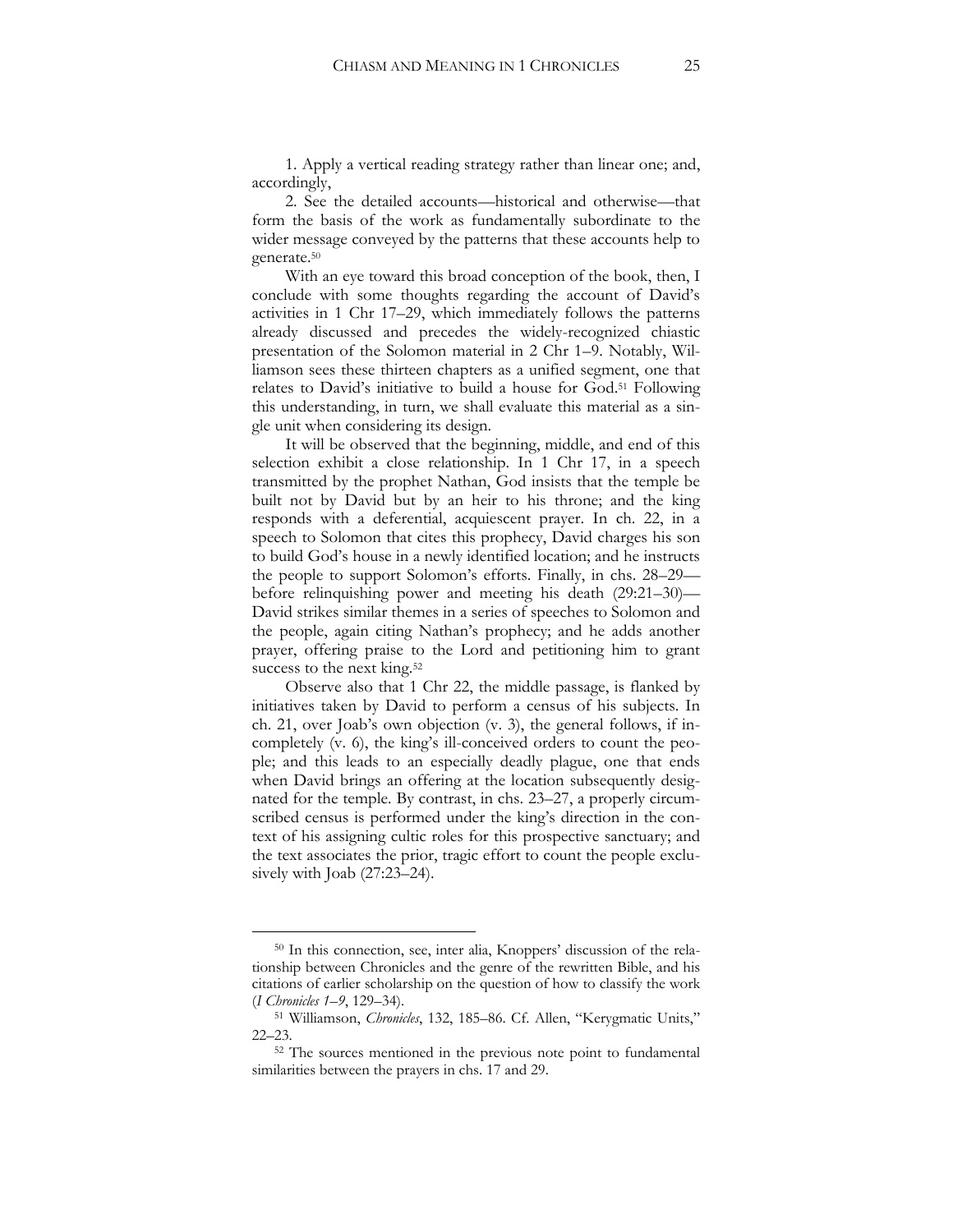Could it be, then, that another chiasm is emerging? This would seem, at first glance, to be rather improbable. 1 Chr 21, after all, differs dramatically in length from chs. 23–27, an imbalance that would militate against any suggestion that the two selections correspond to one another. More important, the remaining material in the sequence under discussion consists of an account of David's military victories (chs. 18–20), which bears no apparent correspondence to any content in the latter half of the unit.

The picture changes substantially, however, when we consider the role of chs. 18–20 in the book, and, more specifically, within this particular sequence. The inclusion of David's victories has long presented a problem, for these battles appear, at least initially, to be entirely unrelated to the cult. However, as noted by Williamson and others, this material in fact gives detailed expression to the unrest that plagued David's kingship, which, as the prophet implied back in ch. 17, disqualified the first Judean king from building the temple.<sup>53</sup> Indeed, it is only after acquainting the reader with these military exploits that the text, by way of David's speech in ch. 22 (v. 8; cf. 28:3), can explain his disqualification in a clear and specific way: this is, emphatically, a king who has "spilled much blood and waged many wars."

With this in mind, then, and with appropriate caution, I suggest that 1 Chr 17–29 in fact follows a broad chiastic arrangement, containing an evenly-balanced opposition between, on the one hand, the fatalities that prevented David from building a temple, and, on the other, his initiatives that extended to all but the actual process of construction. First, in ch. 17, God denies David the right to build such a temple, referring in a general way to the unrest that dogged his reign. Chs. 18–21, then, specify the activities of the king that engendered loss of life—his military ventures, and his illicit census. In what marks the beginning of a transition, however, the plague that resulted from the census gives way to an identification of the proper site for the house of God.<sup>54</sup> Thus, after multiple royal initiatives that lead to much death, David, at the center and turning point of the unit (ch. 22), redirects his attention to the matter of a temple and orders Solomon to build one, explaining

<sup>53</sup> Williamson, *Chronicles*, 137–38; see also the sources collected by Dirksen, who himself rejects this position (*1 Chronicles*, 241). Williamson, too, adds other reasons for the inclusion of this material; but I favor the present explanation because of the structural and exegetical advantages it will be shown to provide.

<sup>54</sup> For our purposes, it is especially worth noting a recent argument by Y. Amit that, by means of several techniques, the Chronicler's account of the acquisition of the temple site serves to affirm "the status of Jerusalem vis-à-vis its rivals," Gibeon prominently among them ("Araunah's Threshing Floor: A Lesson in Shaping Historical Memory," in E. Ben Zvi and D. Edelman [eds.], *What Was Authoritative for Chronicles?* [Winona Lake, Ind.: Eisenbrauns, 2011], 133–44).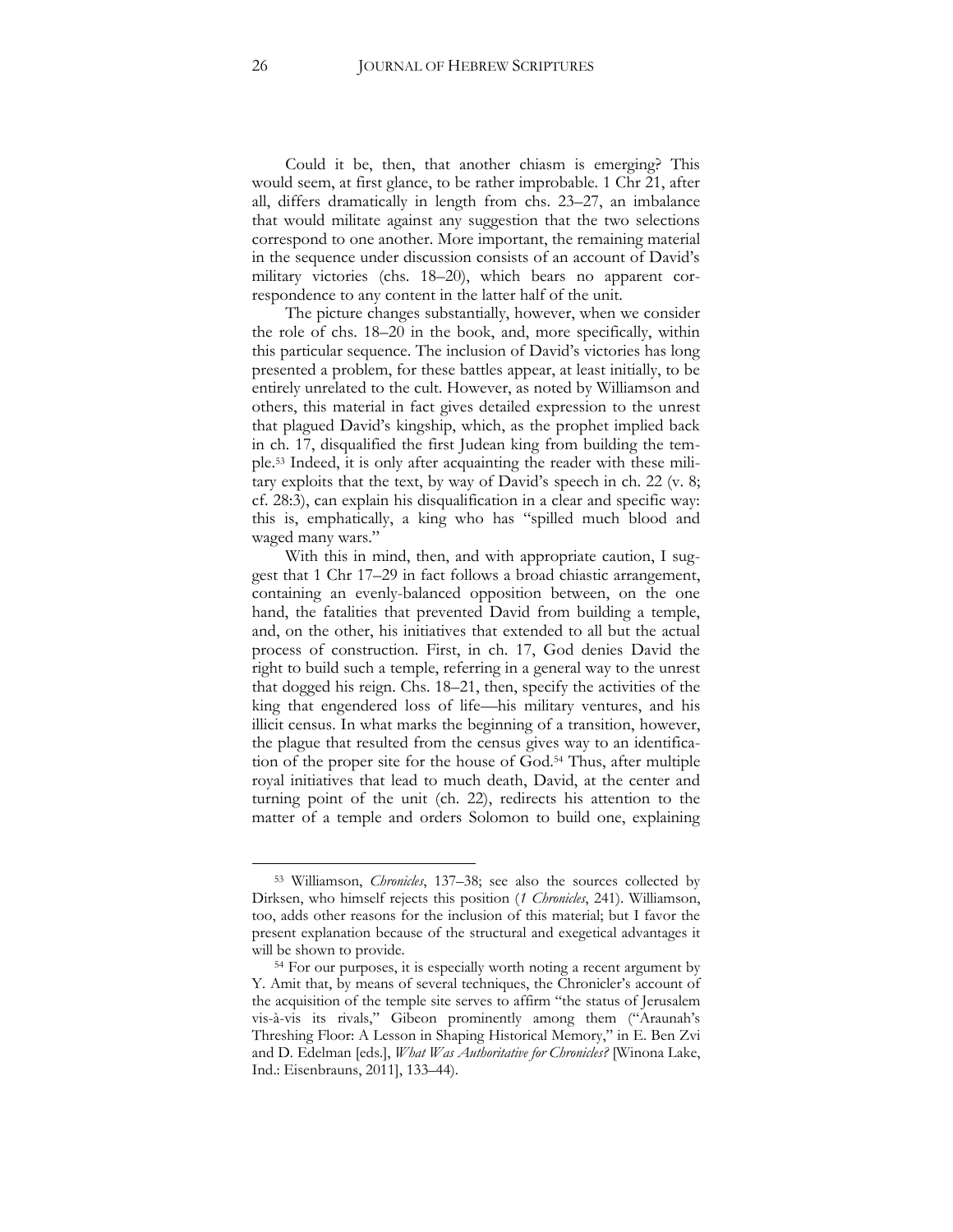that God would not allow a house for his name to be constructed by someone involved in so much spilling of blood.

Next, the king proceeds with another census—this time within proper limits—which guides him in assigning cultic roles in the sanctuary (chs. 23–27). It is only when all these preparations are complete that David cedes power to Solomon, leaving the scene with a series of speeches that mark a culmination of his efforts to bring Jerusalem to the brink of its destiny as the center of Israel's cult (chs. 28–29). If the fatalities described in 1 Chr 18–21 stood in the way of David's construction of a house for God, his organization of the cult in chs. 23–27 allows him to approach death after celebrating, together with the entire community of Israel, the fulfillment of all the prerequisites for his successor to bring the matter to its completion.

I propose, therefore, the following pattern:

- A Divine speech: David's successor must build temple; David's prayer (ch. 17)
	- B Bloodshed disqualifying David from building temple: Wars

Fatal census (conducted over Joab's objection) (chs. 18–21)

- X Citation of divine speech: Solomon must build temple, for David "spilled much blood and waged many wars" (ch. 22)
- B' David's preparations for building of temple: Organization of cult

Proper census (fatal census now attributed to Joab) (chs. 23–27)

A' Citation of divine speech: Solomon must build temple; David's speeches and prayer (chs. 28–29)

For one who is inclined to accept this pattern in principle, it will inevitably lend itself to varying nuances of presentation.<sup>55</sup> Nevertheless, beyond closing a gap in an otherwise extensive sequence of chiastically-arranged material, the suggestion offers considerable

<sup>55</sup> 1 Chr 28:11–19 and 29:6–9 contain narrative material that is fundamentally connected to the speeches: the first passage lists materials that David provided to Solomon for the temple after instructing him to build it, and the second one mentions donations made by the people that were inspired by David's words. I have omitted these from the outline, seeing the rather general nature of the components of the structure to allow for the placement of these narrative passages under the same rubric as the speeches to which they are linked. Of course, any evaluation of the chiasm must take into account the presence of this material.

It was obviously necessary for the Chronicler, in a transitional passage at the end of ch. 29, to recount David's death and Solomon's attendant rise to power, and the inclusion of that material before the chiastic unit that recounts Solomon's activities (2 Chr 1–9) strikes me as a minimal structural concern.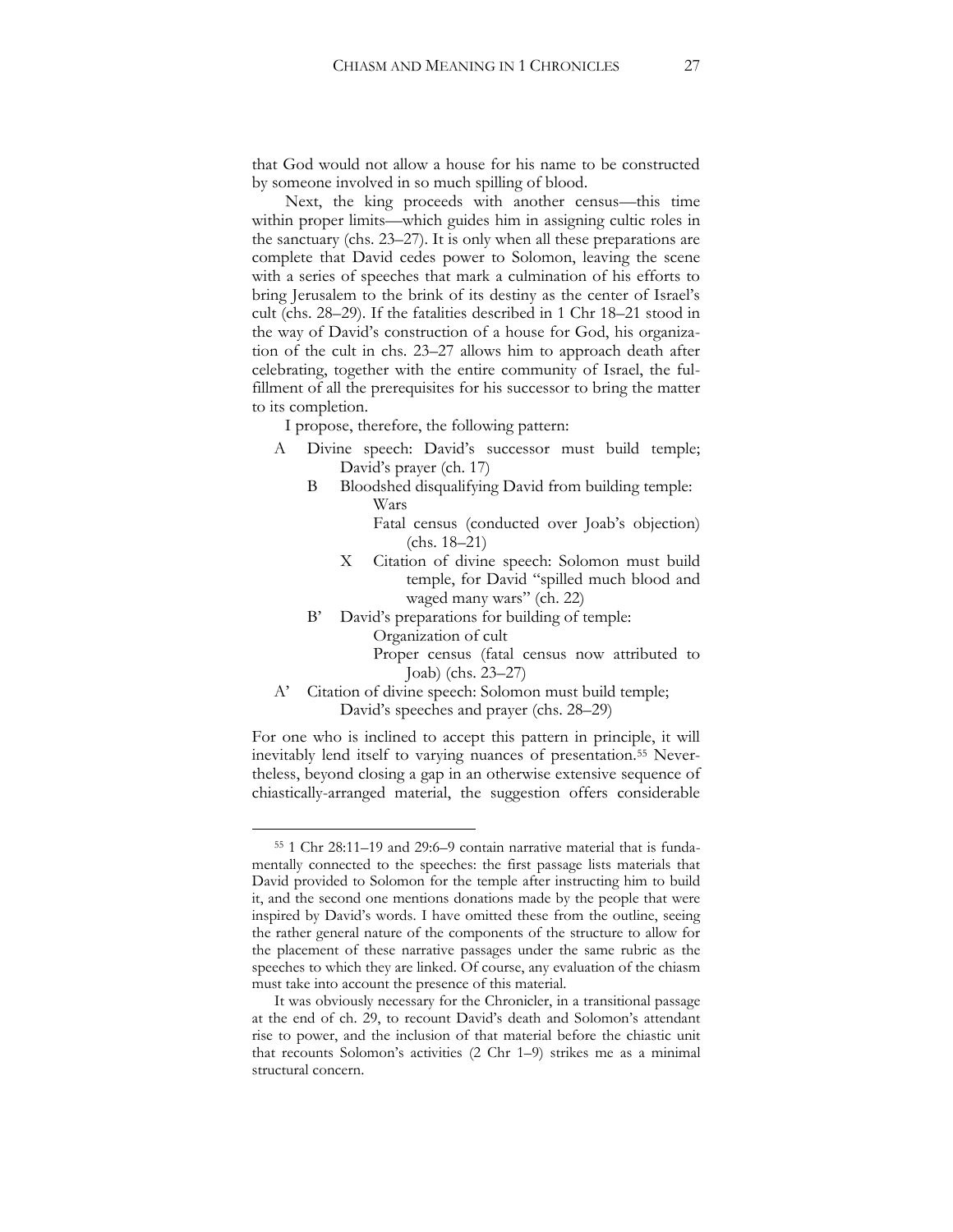exegetical value. For in this way, the literary structure of 1 Chr 17– 29 generates a thematic framework for the account of David's connection to the house of the Lord, spanning the entirety of the sequence. First, after seeking to erect a temple, he is disqualified from undertaking its construction because of the casualties that he spawned. In the end, however, the founder of the Judean dynasty manages to put all the necessities for building a new sanctuary firmly into place, in what amounts to his final contribution to the establishment of an eternal cultic center at God's chosen site.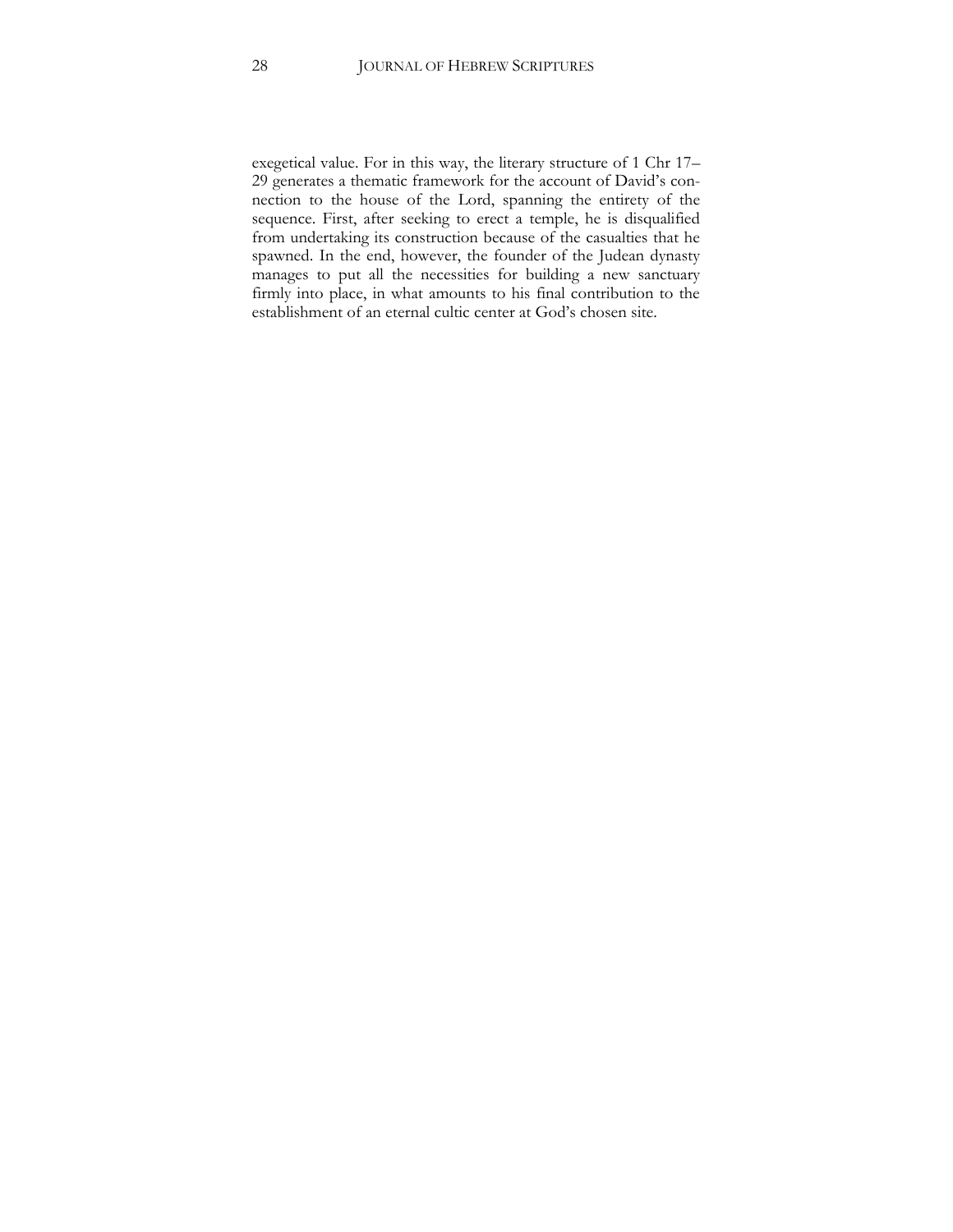# **APPENDIX: 1 CHR 1–2 CHR 9 ACCORDING TO ITS PROPOSED DESIGN**

#### **PRE-ISRAELITE GENEALOGIES (1 CHR 1:1–2:2)**

(Braun, Klein, and Willi)

- I Ten generations from Adam to Noah
	- A Shem
		- B Ham
			- C Japheth
			- C' Progeny of Japheth
		- B' Progeny of Ham
	- A' Progeny of Shem
- II Ten generations from Shem to Abraham
	- A Isaac
		- B Ishmael
		- B' Progeny of Ishmael (and Keturah)
	- A' Progeny of Isaac

#### **THE TRIBES OF ISRAEL AND THE LEVITICAL CULT: JUDAH VS. BENJAMIN (1 CHR 2:3–8:40)**

(Williamson, followed by others)

- A Royal tribe of Judah
	- B Transjordanian tribes
		- X Tribe of Levi
	- B' Tribes west of the Jordan
- A' Royal tribe of Benjamin

#### **SELECTION OF JUDEANS, DAVID, AND JERUSALEM OVER BENJAMINITES, SAUL, AND GIBEON (1 CHR 9:3–11:9)**

- A Cult city of Jerusalem inhabited by multiple tribes (9:2–34) B Cult city of Gibeon inhabited by line of Saul
	- (sons "Jonathan and Malki-shua and Abinadab and Eshbaal") (9:35–44)
	- B' Demise of Saul and sons "Jonathan and Abinadab and Malki-shua" (10:1–14)
- A' Cult city of Jerusalem captured, settled, and built up by David, supported by all Israel (11:1–9)

#### **SUPPORT FOR DAVID BY ALL ISRAEL (1 CHR 11:10–12:41)**

(Williamson, followed by others)

- A Supporters at coronation (together with "all Israel")  $(11:10-45)$ 
	- B Supporters at Ziklag (12:1–8)
		- C Supporters at stronghold (12:9–16)
		- C' Supporters at stronghold (12:17–19)
	- B' Supporters at Ziklag (12:20–23)
- A' Supporters at coronation (together with "all Israel")  $(12:24-41)$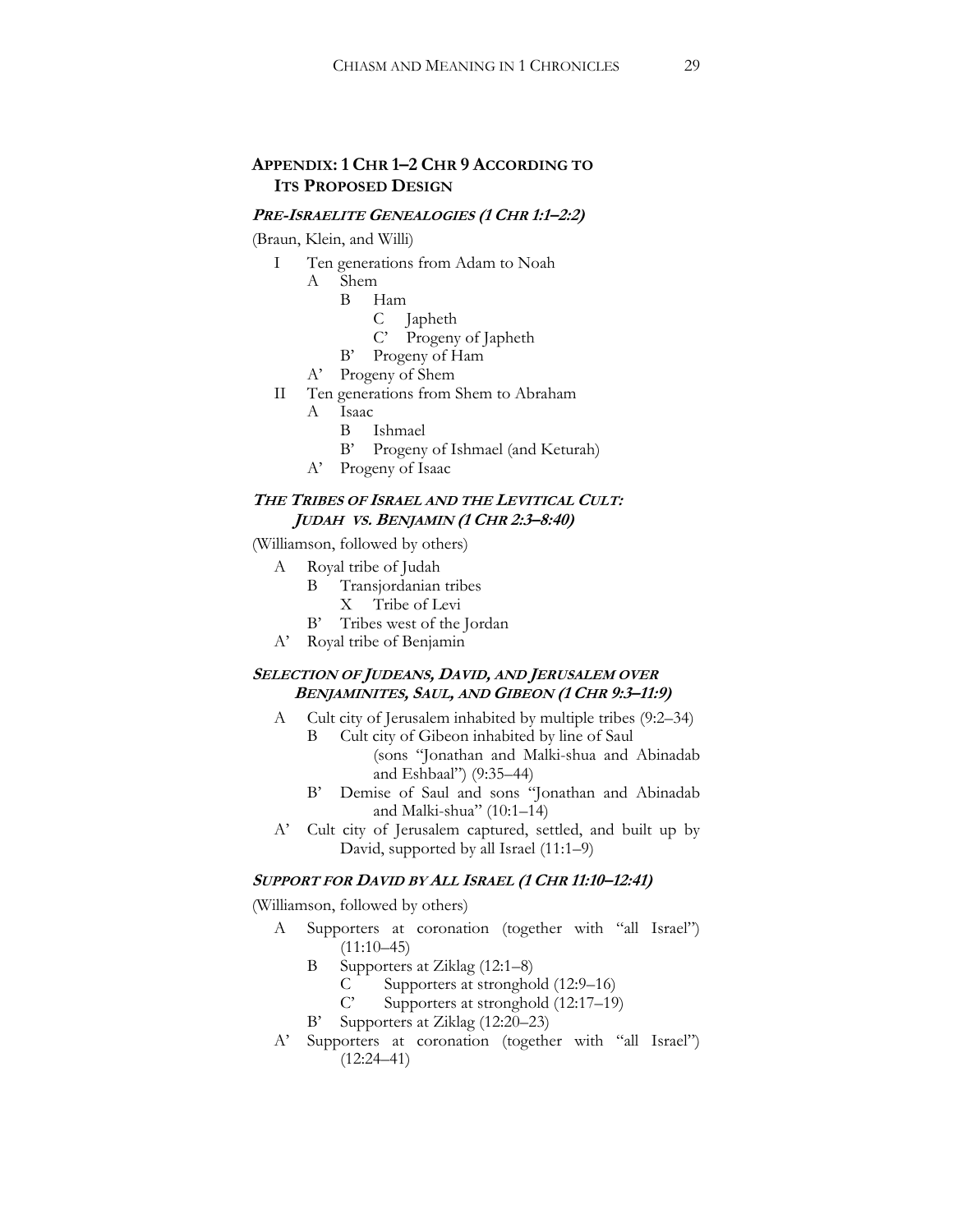#### **SELECTION OF JERUSALEM OVER GIBEON AND SUPPORT FOR DAVID BY ALL ISRAEL: ALTERNATIVE FOR 1 CHR 9–12**

(chs. 11–12 following Williamson, apart from 11:4–9)

- A Cult city of Jerusalem inhabited by multiple tribes (9:2–34)
	- B Cult city of Gibeon inhabited by line of Saul (sons "Jonathan and Malki-shua and Abinadab and Eshbaal") (9:35–44)
	- B' Death of Saul and sons "Jonathan and Abinadab and Malki-shua" (10:1–14)
- a Coronation of David by all Israel (11:1–3)
- A' Cult city of Jerusalem captured, settled, and built up by David, supported by all Israel (11:4–9)
	- b Supporters at coronation (11:10–45)
		- c Supporters at Ziklag (12:1–8)
			- d Supporters at stronghold (12:9–16)
			- d' Supporters at stronghold (12:17–19)
		- c' Supporters at Ziklag (12:20–23)
	- b' Supporters at coronation (12:24–39a)
- a' Coronation of David by all Israel (12:39b–41)

#### **TRANSFER OF ARK TO JERUSALEM (1 CHR 13:1–16:1)**

(Zalewski, with addition of A–A')

- A David and Israelites resolve to transfer ark to Jerusalem "because we did not seek it out in the days of Saul"  $(13:1–5)$ 
	- B Celebratory procession: ark transported by carriage  $(13:6–8)$ 
		- C Death of Uzza: the Lord pāraș pereș, place named *pereș 'uzzâ* (13:9-11)
			- D God blesses "Obed-edom's house and all that was his" (sons? cf. 1 Chr  $26:4-5$ )  $(13:12-14)$
			- D' God favors David: king receives materials to build "house," begets sons (14:1–7)
		- C' Defeat of Philistines: God pāraș . . . kĕpereș . . . ; place named baʿal pĕrāṣîm (14:8–17)
	- B' Celebratory procession: ark transported by Levites  $(15:1–24)$
- A' David and Israelites transfer ark to Jerusalem; "daughter of Saul" disdains David's celebration (15:25–16:1)